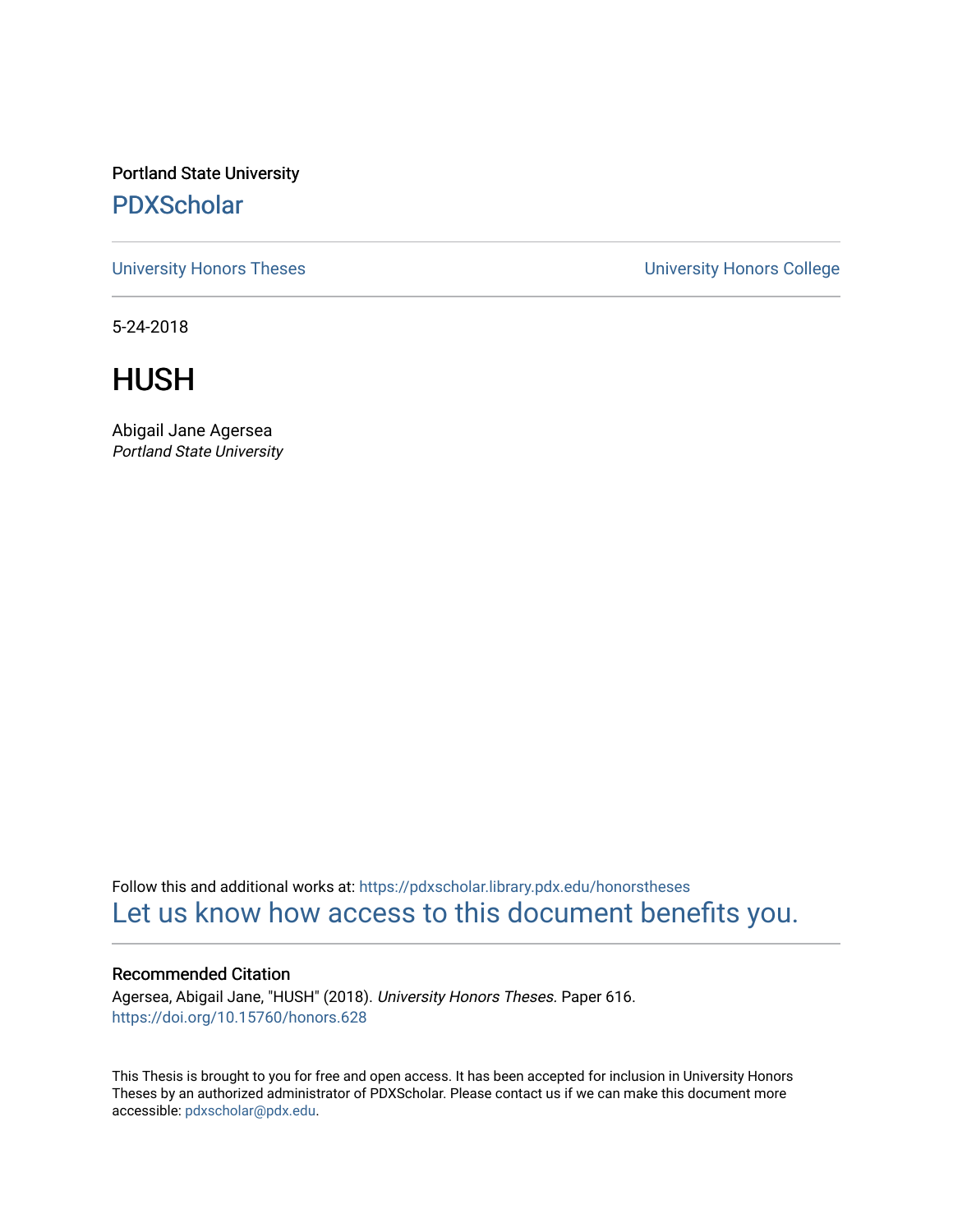

 By Abigail Jane Agersea

> An undergraduate honors thesis in partial fulfillment of the requirements for the degree of Bachelor of Arts In University Honors and English

> > Thesis Advisor: Wendy Bourgeois

Portland State University

2018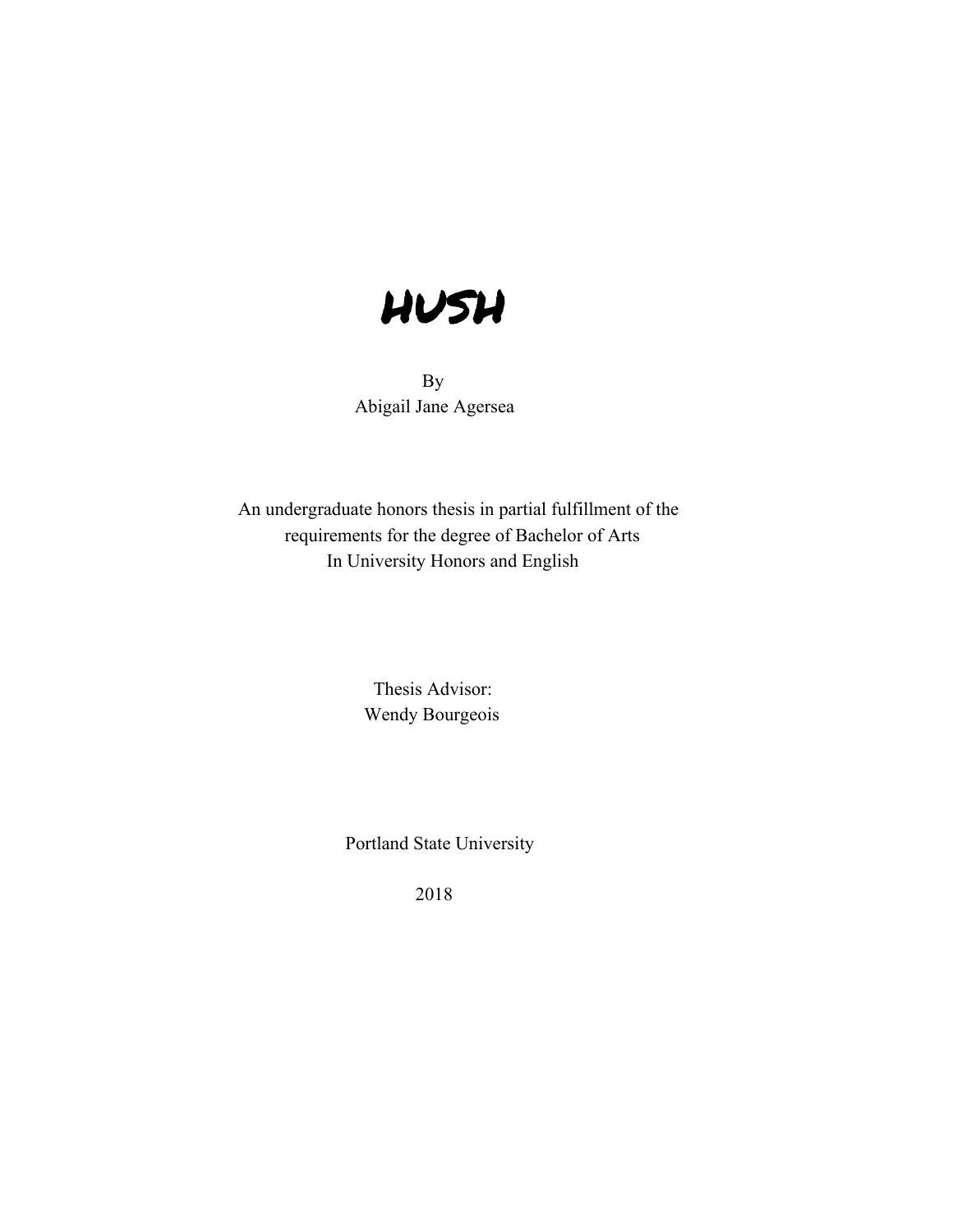# Hush

# Abstract

In the midst of my freshman year of college in 2013, I was abducted and sexually assaulted while attending a party in my dorm building. I was taken away from my home under the influence of a date rape intoxicant, vanished from all consciousness and whisked into the darkness of that cold October night in Portland, Oregon. Fortunately, with the help from various doctors and two years of specialized rehabilitation, I have renewed my strength in mental stability, professionalism and verbal confidence to tell my story and establish a sense of closure for my own victimization.

To achieve this closure, I question how art therapy and the use of poetry can assist in the recovery process for rape victims and raise awareness of the contributors for rape culture on college campuses? In this collection, I focused on the trials of rape recovery and ending the silence and oppression of sexual assault. With *Hush,* I spoke for myself and for anyone in search of representation for their own experiences, and those who are in need of appropriate resources to service their recovery. This book is as much a self reflection as it is a topic of conversation for rape culture and its effects on people of all sexuality in the world today.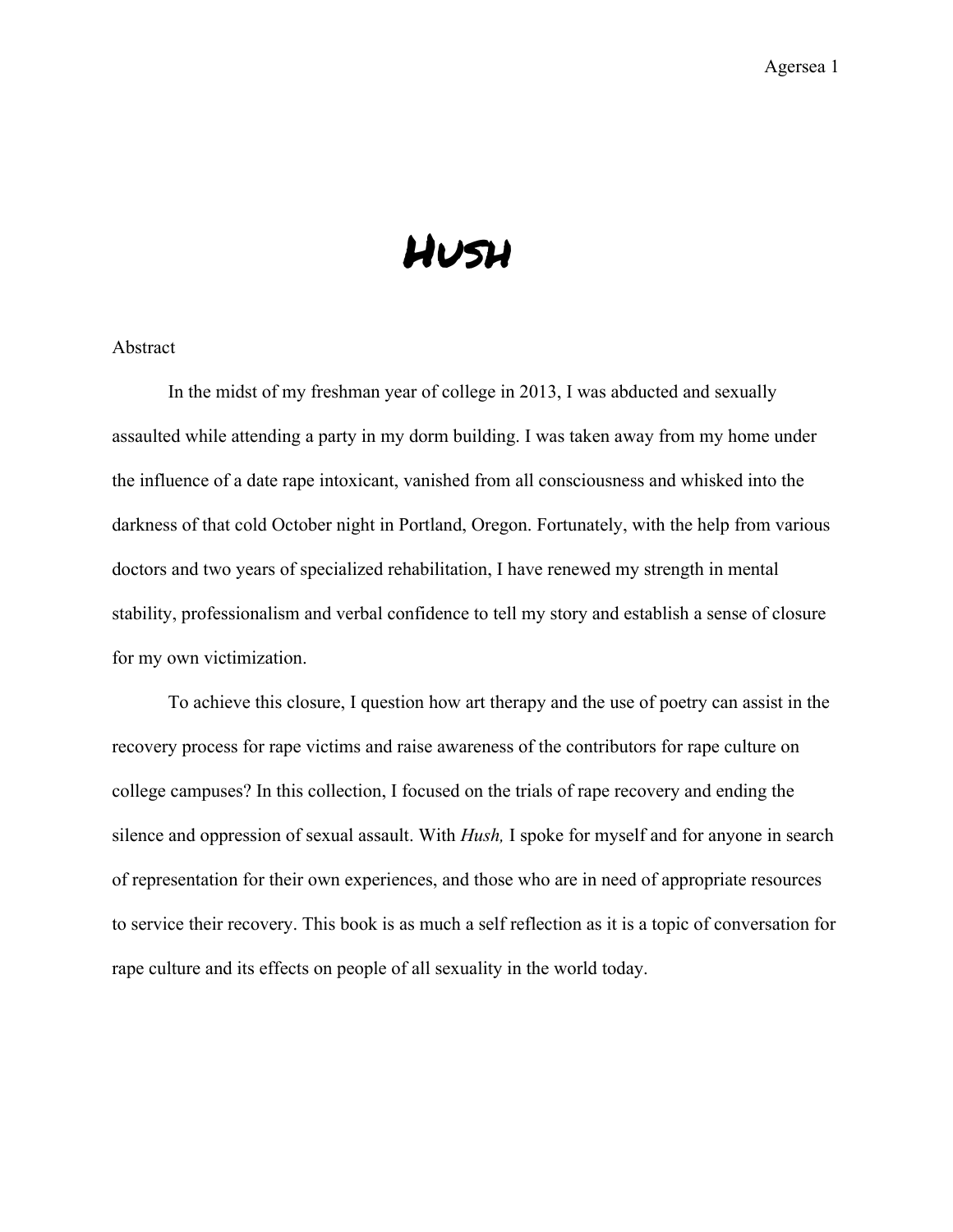Introduction

When it came to writing a rather personal and creative thesis, I learned rather quickly that I needed both scholarly and artistic resources regarding my topic, to authentically answer my thesis question. I had to look at significant relations that paralleled my topics of both poetry and scholarly research for the sake of retrieving formal information to answer a constructed thesis question. While I was brainstorming my poetry book and generating ideas about its main focus of rape and recovery, the most relevant topic intertwining an opportunity for scholar based research and freedom for personal expression was the presence of modern rape culture in society, particularly targeted toward college campuses.

I knew beforehand, that *Hush's* focal point would center on my personal experience for the creative content, but my formal research needed to answer a specific question of fluctuating statistics, like the rise of rape culture and an absence for rape education on academic platforms. Since I was abducted from my dorm room on a college campus, I wanted to center my research primarily on campus rape culture awareness, along with research surrounding the benefits and effectiveness of art therapy for rape victims. My research on rape culture and art therapy not only educates my audience, it also pairs nicely with my creative process. This research allowed me to bring a personal artwork to the forefront of my thesis, along with a thesis presentation where I will speak about the contributing outliers of rape culture and engage a conversation with both students and the public surrounding available resources for anyone looking to start their own rehabilitation.

Sexual assault is beyond a significant problem on college campuses. Yet, hardly anyone seems to be able to talk about it. Instead, Colleges and Universities turn their heads to easier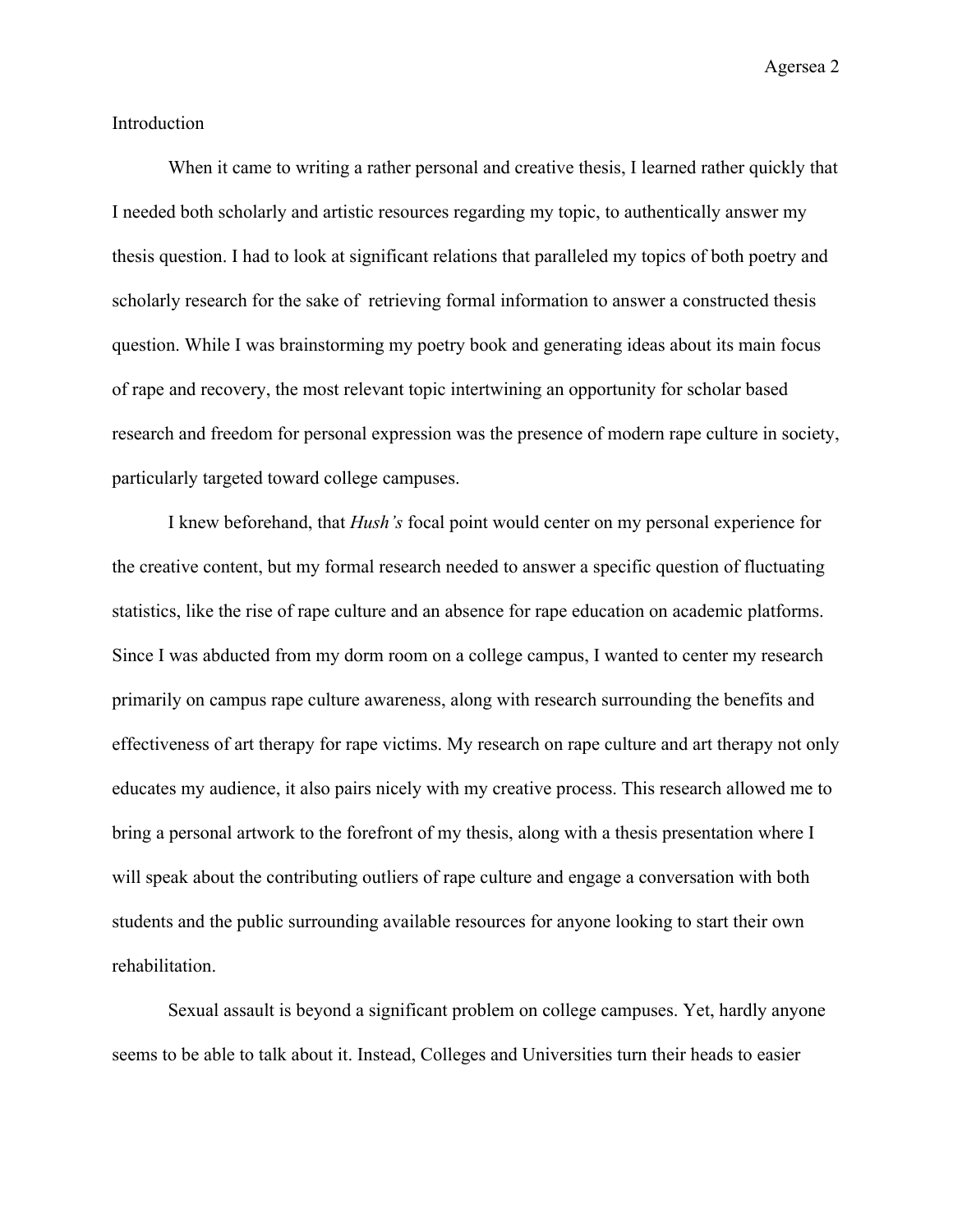excuses for campus rape that surround substance abuse and excessive partying. Meanwhile, the real problem produced by rape culture is the prevailing silence and lack of academic disapproval for normalizing rape as a focal point in the classroom. Linguistic factors within our dominant language contribute to a hostile environment that we have internally socialized for centuries. Sexually violent humor, including rape jokes, myths, and offensive metaphors, are contributors to this aggressive mentality and normalize it within society (Kondos.1). Instead of inviting conversations based around discussing what these definitions of rape, sexist humor, rape myth and influential media really mean, we as a society cover these topics with ambiguous definitions of what rape culture and consent really is. This ambiguity makes it almost impossible for victims to decide whether their rape was in fact really rape, or whether they can report their assaults. Instead, we silence and shame rape victims into a suppression that for some people, lasts a lifetime.

In this thesis, I will briefly discuss the contributors of rape culture that I plan to speak about in my thesis presentation. Each contributing factor is an important outlier in regards to the support of rape culture. I believe these factors should be taught to students on college campuses in order to spread awareness and promote the fight for decreasing rape culture on college campuses and in society as a whole. Considering my thesis surrounded rape and recovery, I wanted to use my presentation as a tool for supporting those in need of resources. I will then discuss how my process played out in the duration of creating *Hush*, my personal experience with art therapy, and how I answered my thesis question. *Hush* is not just a thesis project, it's a chance to make a real difference for the lives of those suffering from their own assaults and to help anyone in need of appropriate representation.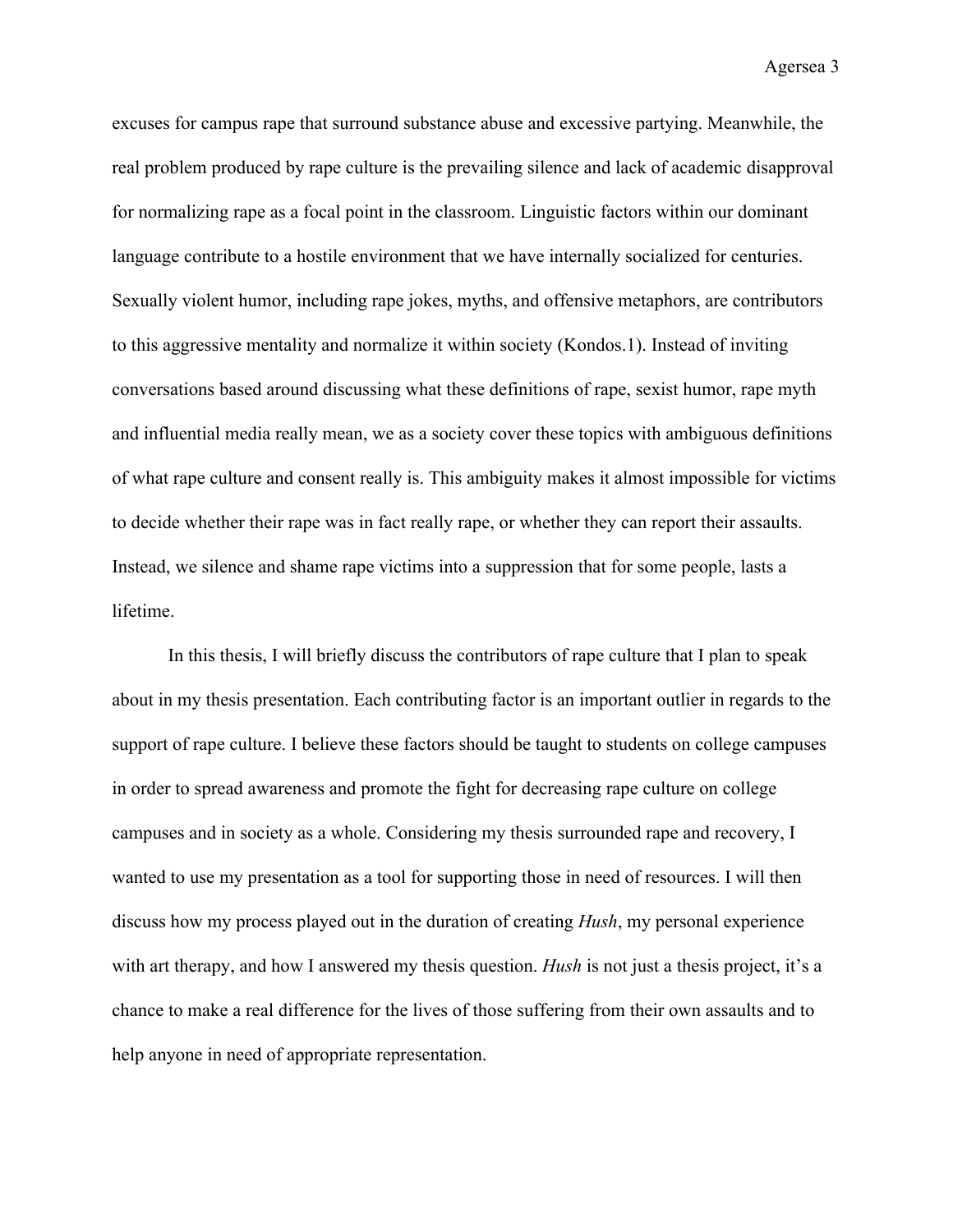When I took on this project, there were a number of factors I wanted to include as opportunity for educational value and a resource for people whom are either interested in Rape culture, or are in need of resources. The project was not created to just focus on the personal content in my book, *Hush*. This was an important piece of the project for me, because I wanted to produce a piece of work that was as selfless as possible, while simultaneously being a project dedicated completely to the self. To cover the bases of rape culture awareness, I will briefly discuss the contributing factors of rape culture, and how I have personally been affected by each factor, along with how I was able to use the resource of art therapy to redirect my suffering into a creative process of recovery in my book, *Hush.* Amy K. Backos and Barb E. Pagon wrote a an article called *Finding a Voice: Art Therapy with Female Adolescent Sexual Abuse Survivors* Where they speak about the benefits of Art therapy for rape survivors. This article is one I will reference various times throughout this thesis due to its knowledgeable and passionate content for the sake of educating the public about rape culture and artistic recovery resources. In the very beginning of the article, Backos and Pagan make a statement regarding rape culture that I believe fits the parameters of exactly what I am to do with my thesis and my creative work. Backos and Pagan say:

> Teaching adolescent survivors about the rape culture provides them with a more global perspective of sexual abuse. The survivor then views sexual abuse as a cultural and global problem rather than as a personal problem. Shifting the focus allows survivors to recognize the commonality of their experience as well as the error in attributing blame to the survivor of the crime. Addressing the issue of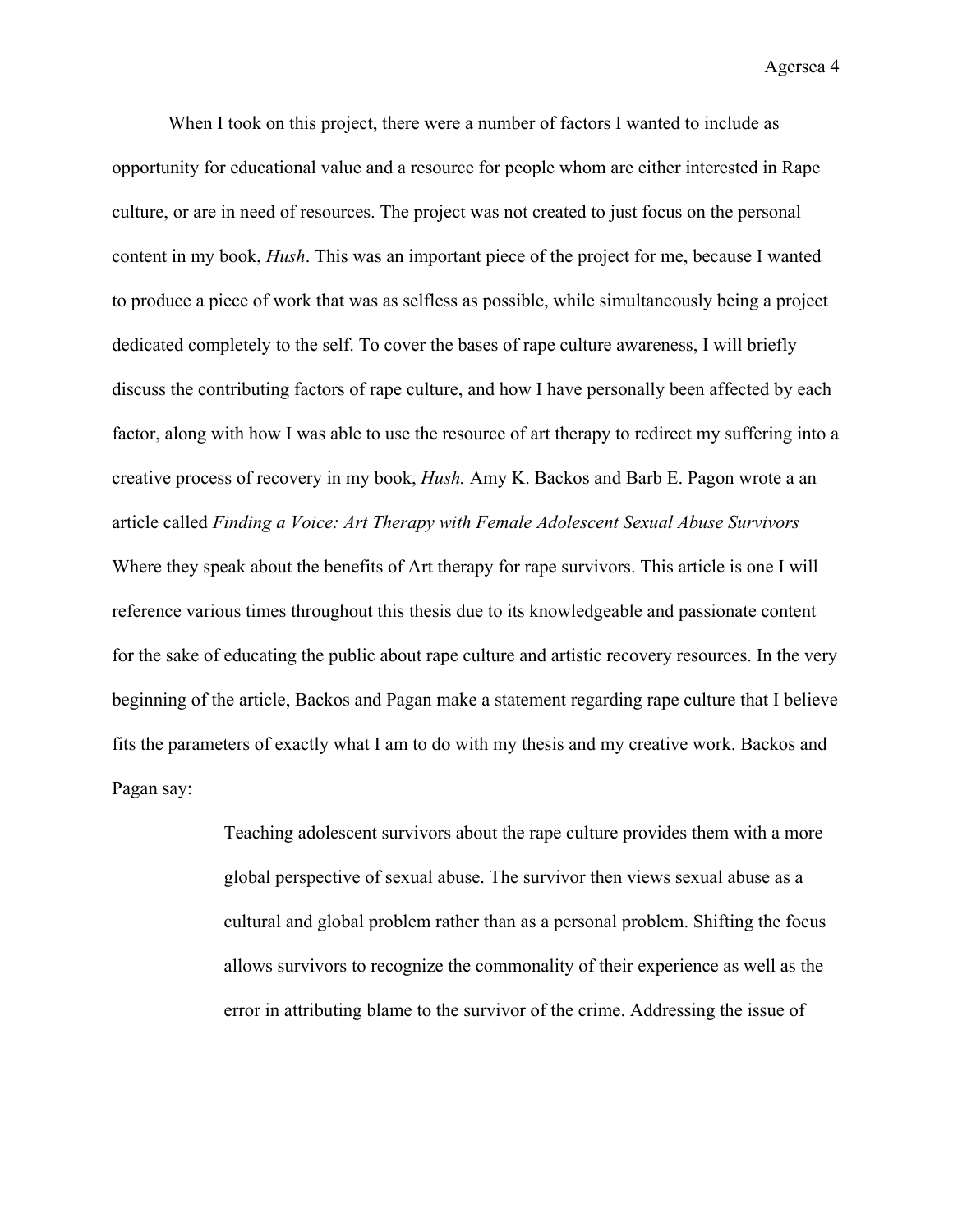rape culture with adolescent survivors provides another way for them to integrate the abuse into their lives (Amy K. Backos & Barb E. Pagon.126).

# Linguistic Factors

What people struggle the most with regarding linguistic expression, are the real impacts that violent and sexist language provide for present rape culture, especially for students on college campuses. Every two minutes, someone in the United States is raped. Between 20-25% of women and 3% of men will experience an attempted or completed sexual assault in college (Burnett.465). The compliance of consent is the main target when it comes to victims remaining unsure if they were raped or not, due to their inability to remember if they gave consent, and whether it was physical or verbal consent. This prevalence is alarming and these are only estimates because rape is notoriously underreported due to women who are afraid of the repercussions when coming out as a victim (Kondos.3).

But what is the definition of rape? A person is guilty of rape if he or she has sexual intercourse with a complaining witness against their will, by force, threat or intimidation; or if the complaining witness is mentally incapacitated or physically helpless (Kondos.4). The FBI recently added to the official rape definition that an assault can expand to oral penetration, this including the vagina or anus, no matter the distance or quantity. Unfortunately most victims don't know the true meaning of verbal consent and believe that if they didn't say "NO" than it was not actual rape. This is why when there is a dramatic lack or absence of rape education, these crimes go unrecognized and the victims feel oppressed and refuse to come forward about their experiences.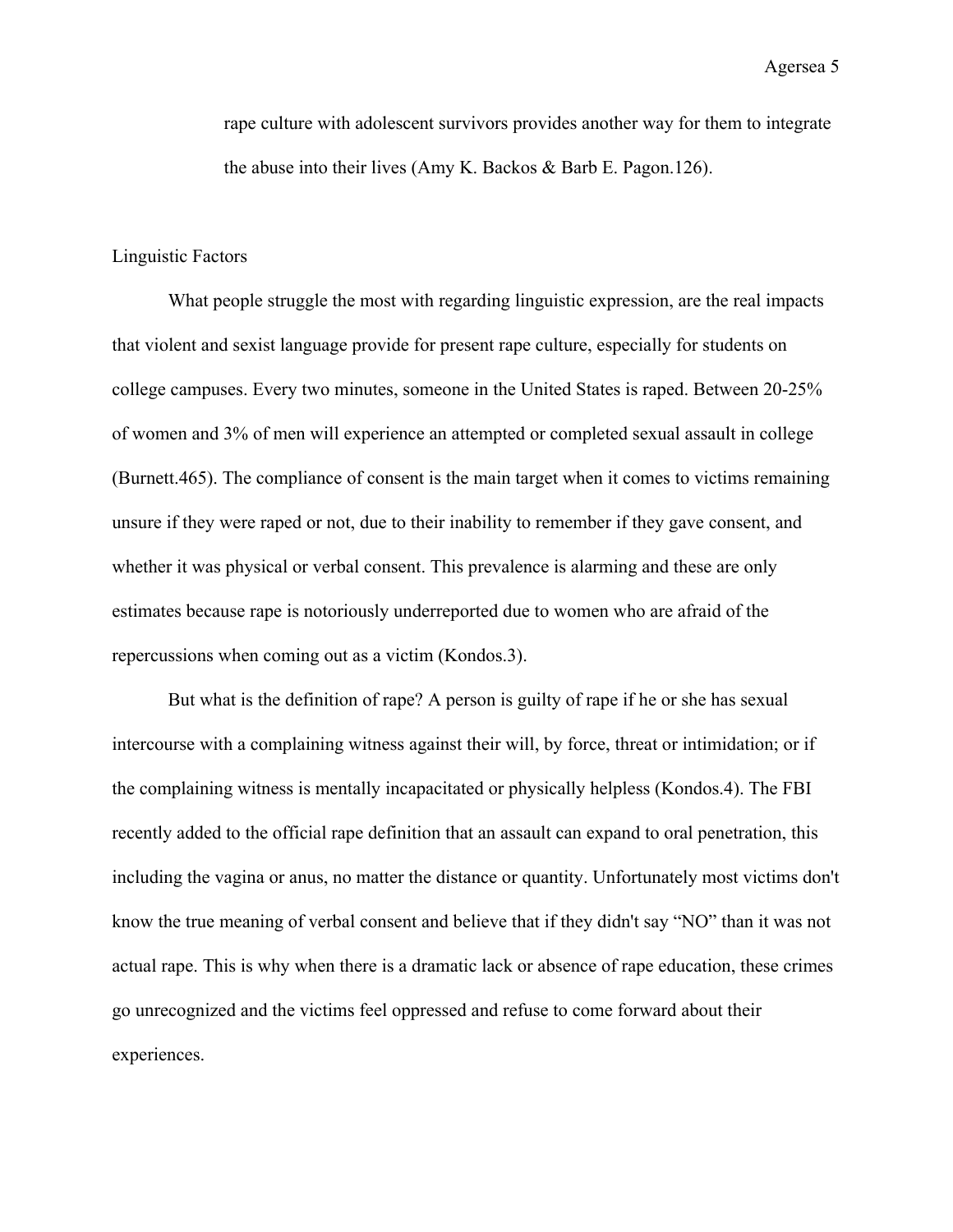This kind of dominate language does aim toward women in specific and include words like "Bitch" making women inferior to men and one another. Along with "Slut" referring to female rape victims who were accused of wanting the assault. When women unwittingly use the dominant language, they are accepting their secondary position to men and are encouraging this outlier of rape culture. The dominant language system used by both males and females reflects rape myths, places women in a subordinate position, and indicates that men's dominant place in society has allowed them privileges to create and control the language and belief system regarding date rape (Kondos 6). More often than not, women aren't aware of using the linguistic factors that support rape culture and allow males to justify their attacks.

Rape victims are often so terrified by the possible reaction from friends and family, and that they will be blamed for their victimization. This fear causes victims to isolate and avoid both talking about rape or reaching out for support. We as a community, have created this platform of fear with rape culture and this dominant pro rape language. What a number of people don't realize, is that by staying silent, victims are supporting this dominant framework and letting the attackers walk away without consequence. Building a strong communication system for the public surrounding rape culture, in grade schools and on college campuses is crucial to the degradation of the dominant language used by the perpetrators in modern rape culture. In my book, I will discuss my personal experience with linguistic factors targeting both myself and strangers I've observed in public settings and on PSU campus. Linguistic factors are common, everyday small talk, thorough conversations and subliminal messages that leads to the normalized system which allows sexist oppression and rapists to attack on a daily basis without a single repercussion.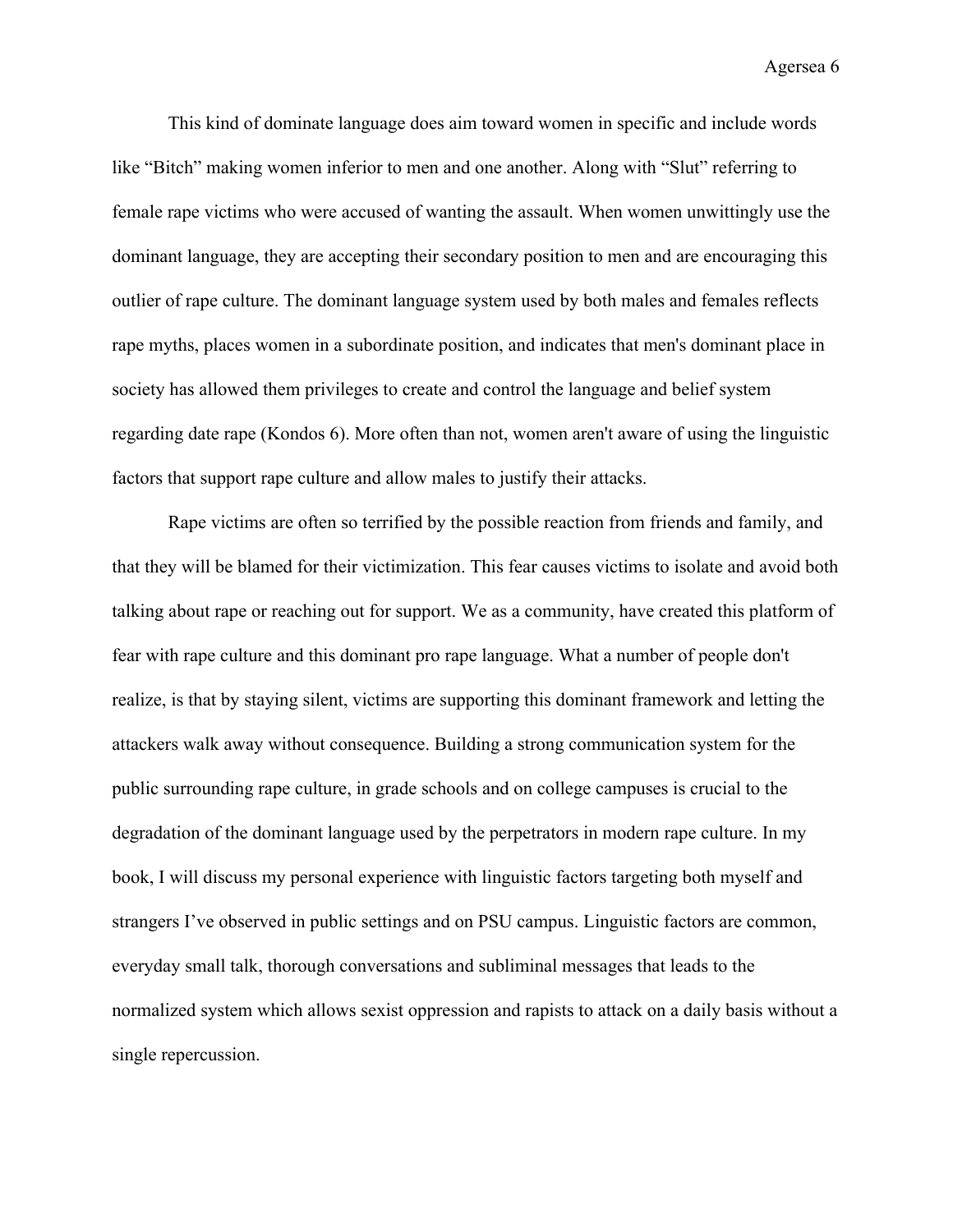My personal experience with the the effects of language surrounding rape culture and decreasing female worth, was particularly shameful for me immediately after my assault. Since I was abducted at a party that took place in a college dorm, everybody knew each other. I attended a small private college, where the community was very intimate, and secrets were hard to keep. Everyone who attended the party, was someone I was either friends with or was acquainted with. This was the same fact for my rapist, who was also a student of the same school. My rapist had a known reputation for being a sort of "player" around the dorms. He was someone who had a nice exterior, presented himself as a charming, knowledgeable and attractive young man. There were plenty of girls whom he had slept with that actually told good stories of their experiences with him, and it made him desirable. So, being the free and independent eighteen year old that I was, I thought I'd jump on the bandwagon, and see what all the hype was about.

However, my story did not play out like the others I had heard before. Innocent flirting, transformed into a full blown attack in a matter of hours. After I was drugged, and force fed Sailor Jerry's, I was a bit of a mess. Unfortunately I still to this day cannot remember I single thing about the party after my second drink. Although, I was told details of my condition during the remainder of the night, before I was abducted altogether and removed from the dorm building. Apparently I had gone from a completely conscious, maybe a little tipsy state of mind, to an absolute blackout in a matter of an hour. I could hardly stand up straight, spoke complete gibberish, fell down a flight of stairs, and laughed the entire way down. To everyone else, I just had too much to drink, blacked out, and was acting ridiculous.

So, when people from the party saw my rapist help off the ground, as I used his shoulders as my kickstand, they didn't suspect anything out of the ordinary. As the night led on, I had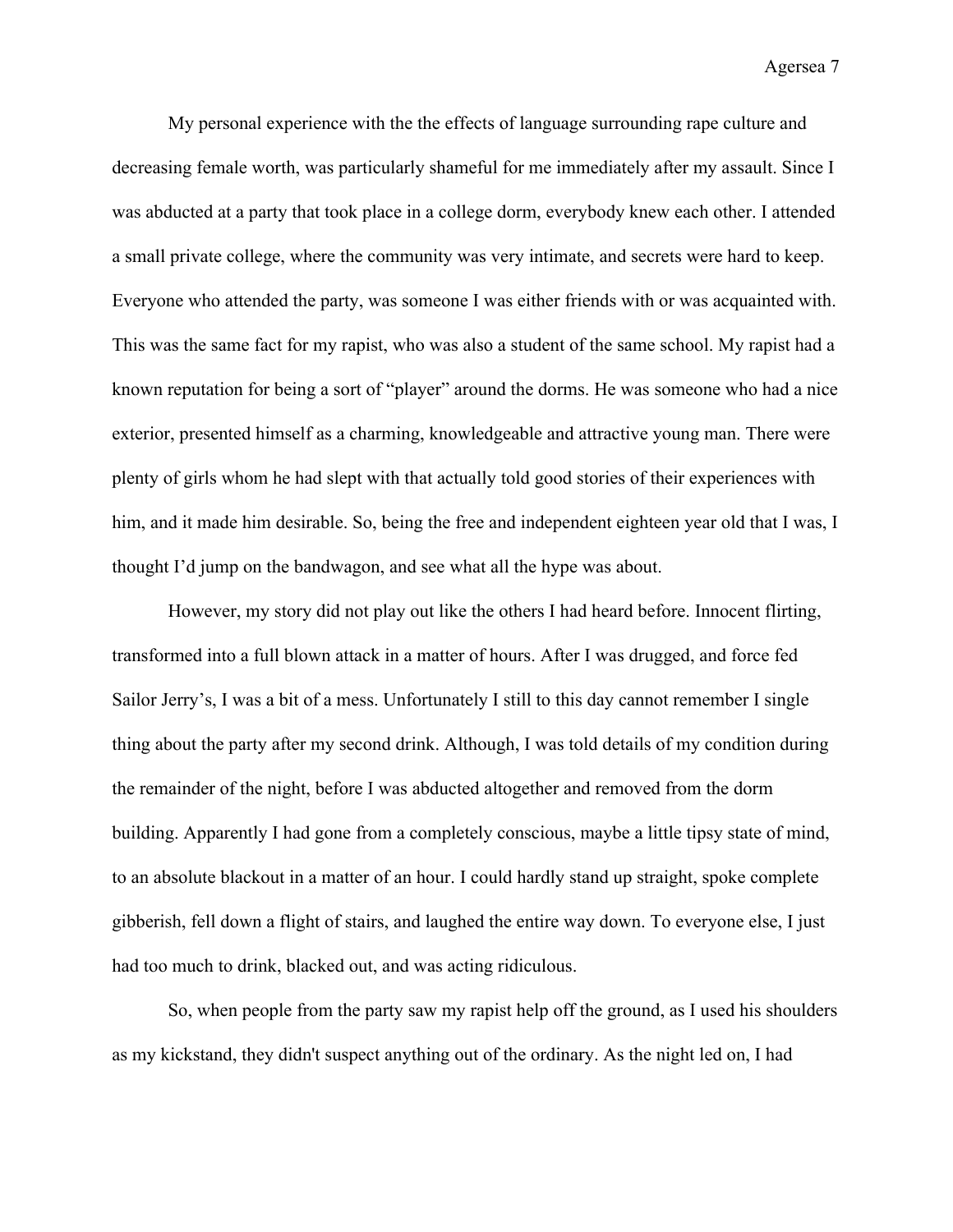completely disappeared. Two days later, the host of the party mentioned how inappropriate my behavior was that night. How I needed to respect myself, and learn to hold my liquor. I heard the words "Slut" and "Easy" and "Desperate" bounce off the rims of my ears throughout the hallways at school and in between the cracks of my dorm building. My experience with linguistic factors acted as the kindling that set my trauma spiral into a burning motion. It took a little over two years after my assault before I could utilize linguistic factors into a positive fuel for creative release in my recovery process. The first piece of creative literature I produced as a result of my experience with this kind of language and harmful labels was "R", the first piece of poetry featured in *Hush.*

## Rape Humor

Attitudes that support comedic hostility and suppression are an important predictors of sexual aggression. The most common attitudes are rape myth acceptance, acceptance of interpersonal violence, adversarial sexual beliefs and hostility toward women (Ryan and Kanjorski.744). Along with this, traditional attitudes that have been targeted women have also associated with aggression in men, these hostile attitudes and aggression towards women hold a connection to rape culture that is associated with the enjoyment of sexist humor. Sexist jokes may be used to test the waters with potential sex partners, they may be used to express repressed desires, Or they may be used in a hostile manner (Ryan and Kanjorski.744). Hostile jokes are used to attack individuals, groups of people, commonly used to reject and humiliate. Rape humor can also express a sense of dominance over a person of vulnerability.

 Along with this, condoning sexist jokes and teasing individuals in an offensive manner is considered sexual harassment. It's easy to claim that jokes are not to be taken seriously, yet sexist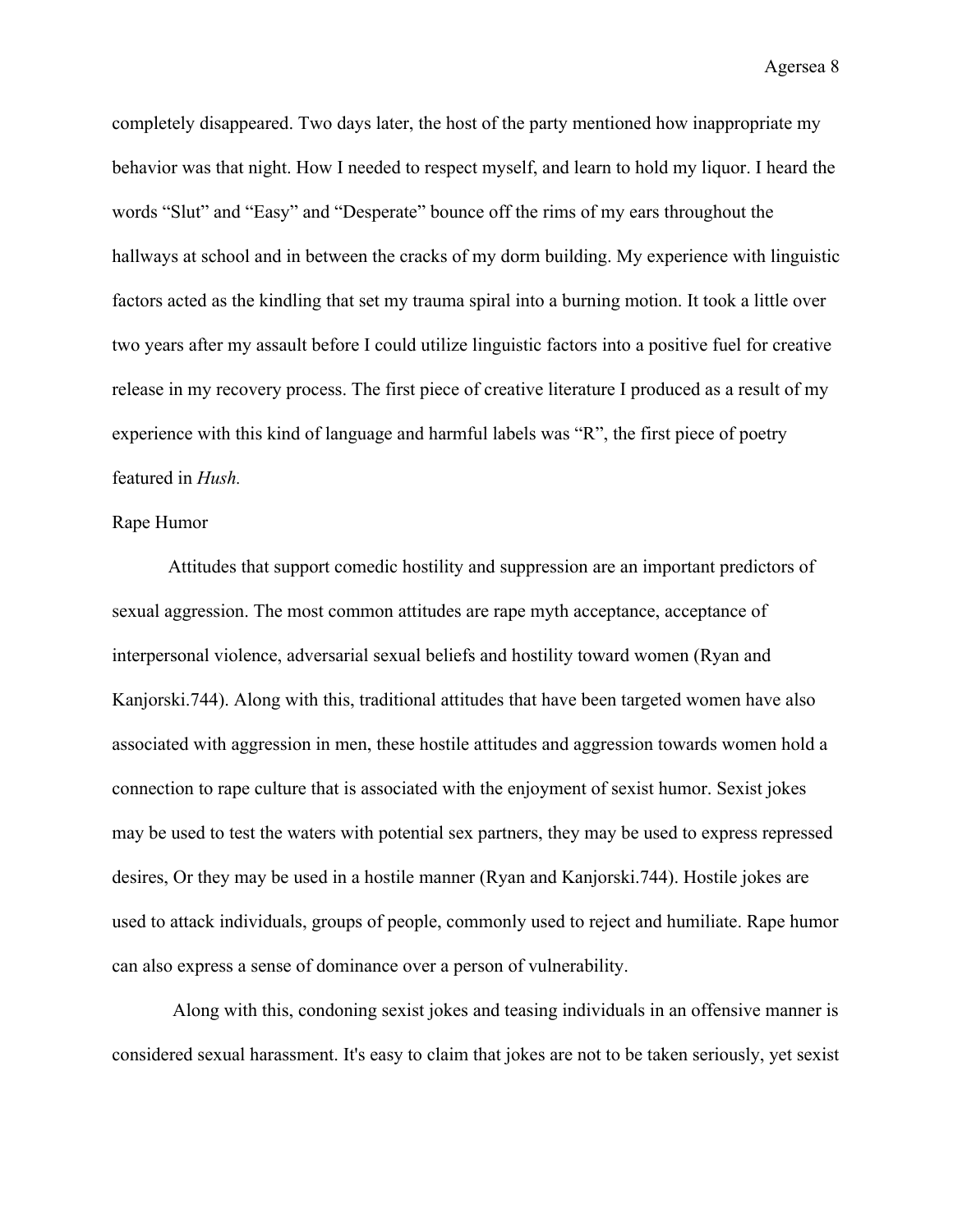humor not only offends, but also supports rape culture and normalizes attitudes of sexual aggression and verbal abuse. When we target the difference of sexist humor from males and females, men are encouraged to sustain these attitudes. Women are put in a double-bind regarding their proper response to sexist humor. Women usually laugh at men's jokes, out of their pre diagnosed need for male approval. However, to laugh at a sexist joke may suggest that the joke was appropriate and funny. On the other hand, not laughing may imply that the woman is defensive and lacks a sense of humor. Thus, men may use sexist humor in a non-conscious hostile manner toward women. Their tendentious jokes can send a message that cannot overly be challenged. Moreover, they may interpret any audience reaction as support for their belief system (Ryan and kanjorski.746).

Sexist humor serves as a support system for rape culture and is being excused everyday by the silence and non disagreement of such language targeted at people in public settings and at students on college campuses. I have personally witnessed sexist humor on PSU campus and in my classrooms, without any means of disapproval or prevention for this kind of inappropriate humor. Women who have relatively more hostile beliefs about women may enjoy sexist and hostile humor about women more than those who dont (Ryan and Kanjorski.753). However, that does not excuse the use of humor and both females and males should also educated about the impacts of sexist humor and discouraged to support this outlier of rape culture. As many people we can educate about the effects of sexist humor, the better prepared we can make individuals for locating this kind of sexual harassment and preventing future assaults. In *Hush,* I produce a poem focused solely on the use of rape jokes.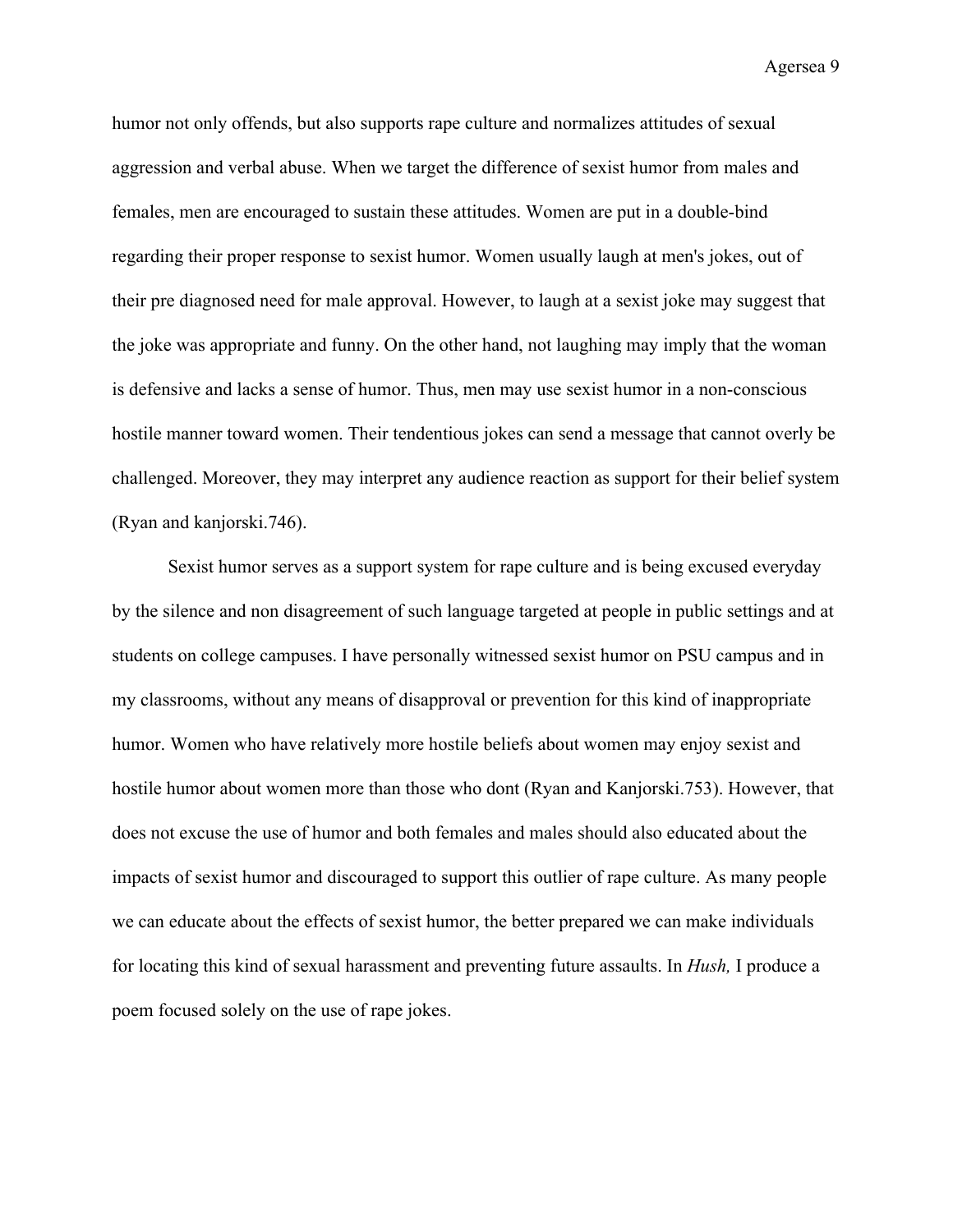This component of rape culture surrounding the use of humor is one I have struggled with the most in my personal life with my friends and is highly accepted by society as a whole, especially in professional comedy. The poems that targeted or regarded on my opinions of rape jokes is not so straightforward, as it is subtle, like the implementation of rape and humor I witness in my everyday life. What Ive disclosed in *Hush,* are all of the things I've ever wanted to tell my friends for years about what it is to live as a victim. Most of what I had to say was abstract, and they would have had to go through my experience to fully understand what I talk about in my poetry. However, that's exactly how I wanted *Hush* to be. A book that made you think, that when read all the way through, the reader has to go back and read it again, and again. I couldn't filter or simplify my work for the sake of empathy. If I had filtered or simplified my experience, I wouldn't have recovered. My book is meant to reach those with parallelling experience, those who are looking for the words that will resonate with them on that same level of abstraction and complexity.

## Rape Myth

With the involvement of linguistic factors and the use of sexist humor standing as the strong foundations of rape culture, along comes the common occurrence of rape myths. Rape myths are attitudes and beliefs that are generally false but are widely and persistently held and that serve to deny and justify male sexual aggression against women (Kondos.10). This kind of support for rape culture is most widely known for its suppression and victim shaming. This contributor is not segregated to women alone. An example of a rape myth, is that the victim asked for it because they wore revealing clothing, went to the wrong party, were under the influence of drugs and alcohol, or perhaps they were dancing provocatively at a concert. Another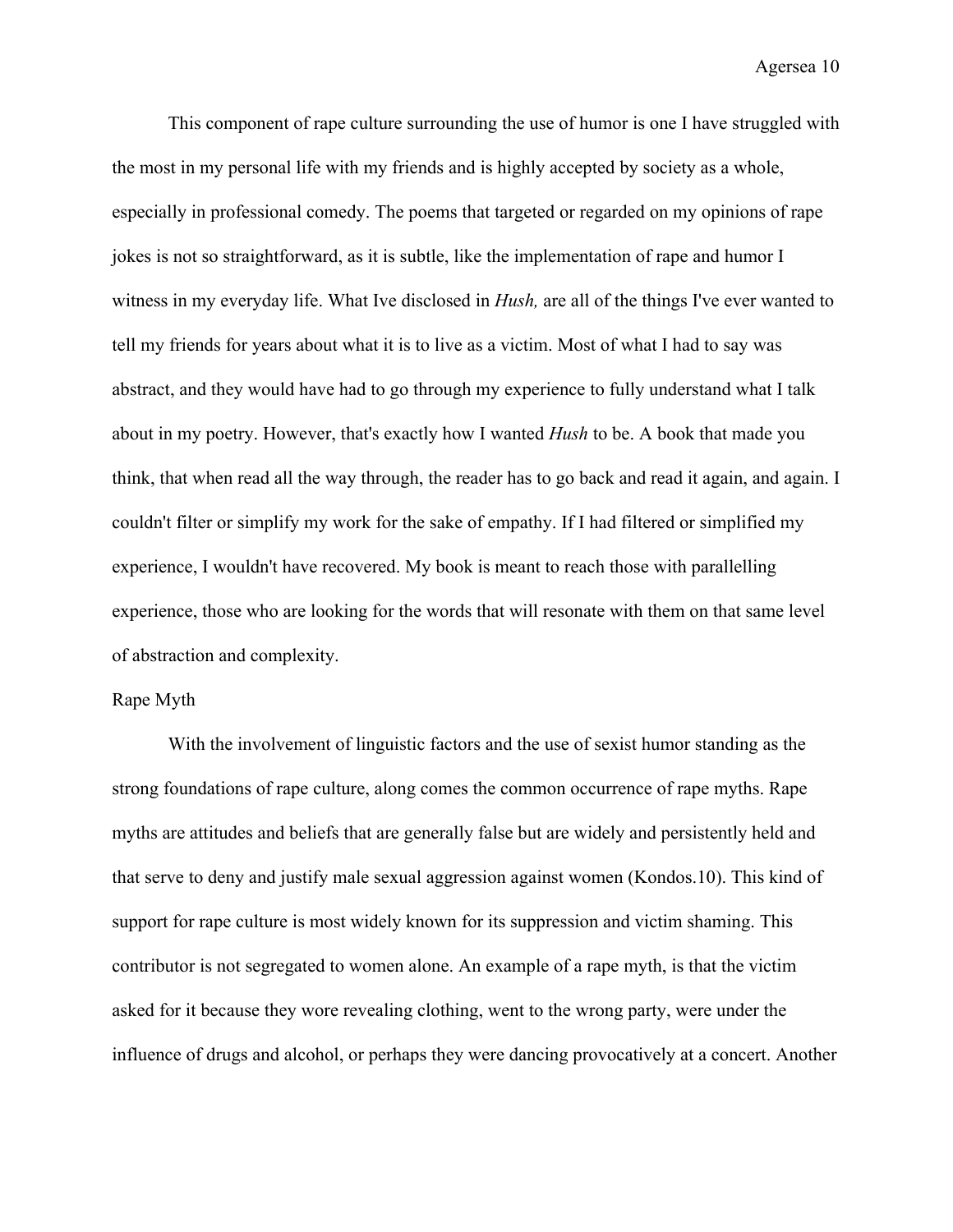common myth about rape is that the offender is usually a stranger, when in reality it is usual that the victim knows the offender. If there is a personal relationship with the offender, then the victim is less likely to report to the police because they don't want to start trouble with the perpetrator or with the mutual people around them. Society also views acquaintance rape as less serious than stranger rape, which causes the victim to self blame (Kondos.10).

Rape myths represent victims as both guilty and irresponsible. It projects false facts into society about Rape and how it occurs for victims and excuses the absence of consent for assaulters to take advantage and walk away free of consequence. College campuses are a dominant hegemony for rape myths and encourages attackers to be praised by their friends while victims are blamed for what happened to them, as if they gave consent by being in the wrong place at the wrong time. I believe The only way to implement a decrease of perpetual rape myths is to educate students and the public about rape statistics so they can locate rape myths they occur. These lessons could include percentages of rape on college campuses per day, locating designated safe zones on campus and in public places that one could reach resources available to them. One of the best strategies to prevent rape myths from spreading is by using the buddy system. Having a friend that can act as a vocal and confident defense witness for you and others serve as an advantage in taking down the rumors and preventing rape myths about you or someone else.

The most common (and most horrid) rape myths are that women enjoy rape, no means yes, husbands can rape their wives, women lie about being raped and no women can be raped against her will (Wise.3). It is also important to note that these myths are not limited toward women and affect all genders and sexualities. I was influenced by rape myths in the early days of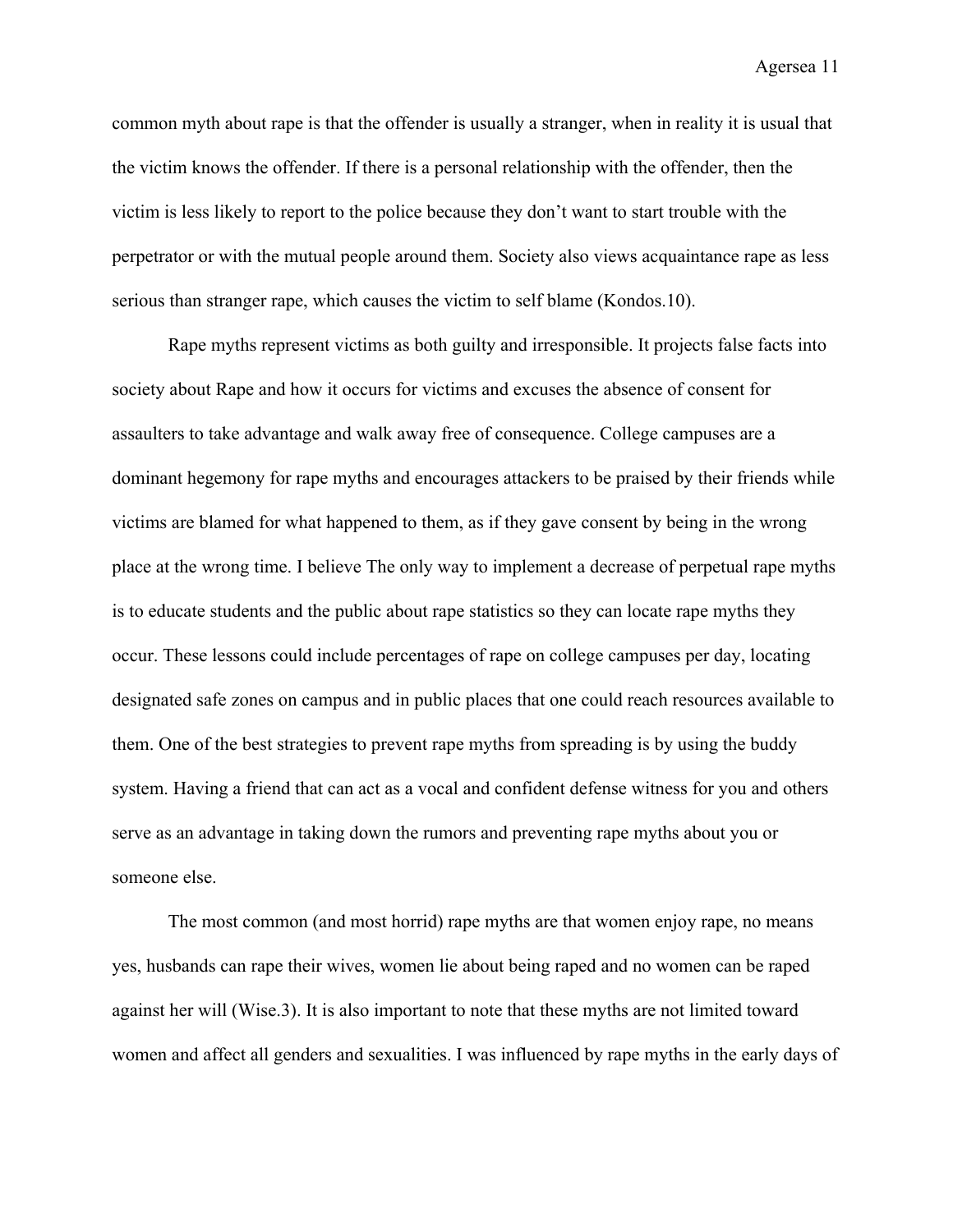my recovery and I let it silence my voice for almost two years. The use of linguistic factors and rape myth intertwined with one another when I was shamed for my victimization.

In *Hush,* I speak about how my experience with rape myths acted like whispers in my head, voices that kept me up at night, followed me around and postponed my ability to act on my recovery and my trust my resources. I was so worried what would happen if people found out I was raped. How my family would react, how angry they would be. I was terrified that I would be forced to move back home and have to dropout of college, that my days in the city were numbered by my endurance for silent suffering. I was worried that my friends and my colleagues would make up stories about me and about my experience that weren't true. I was so sure of that I would never live down my public humiliation, that convincing myself that I was overdramatizing my attack. A portion of my poetry in *Hush* mention my denial of my rape and the traumatic shock that circled my victimization and my vulnerability in disclosing my experience with my loved. I was overcome with the fear of people labeling me as a number of normalized rape myths. If it wasn't enough to be labeled as a victim, or a survivor for the rest of my life.

Yet, the fear of being misinterpreted was enough to convince me that no one would understand, so I might as well get over it. This of course, was completely false. After I began *Hush,* and was able to write down on a piece of paper the word "Rape" and "Survivor" and "Abigail", there was no level of endurance to my silent suffering that could keep me from exposing my experience. I still remember vividly, the day I wrote down what happened to me. I wrote it down with a Sharpie in bold, capital letters order to get myself to accept and understand what I was going through. After I wrote down as much as I could recall about my experience, I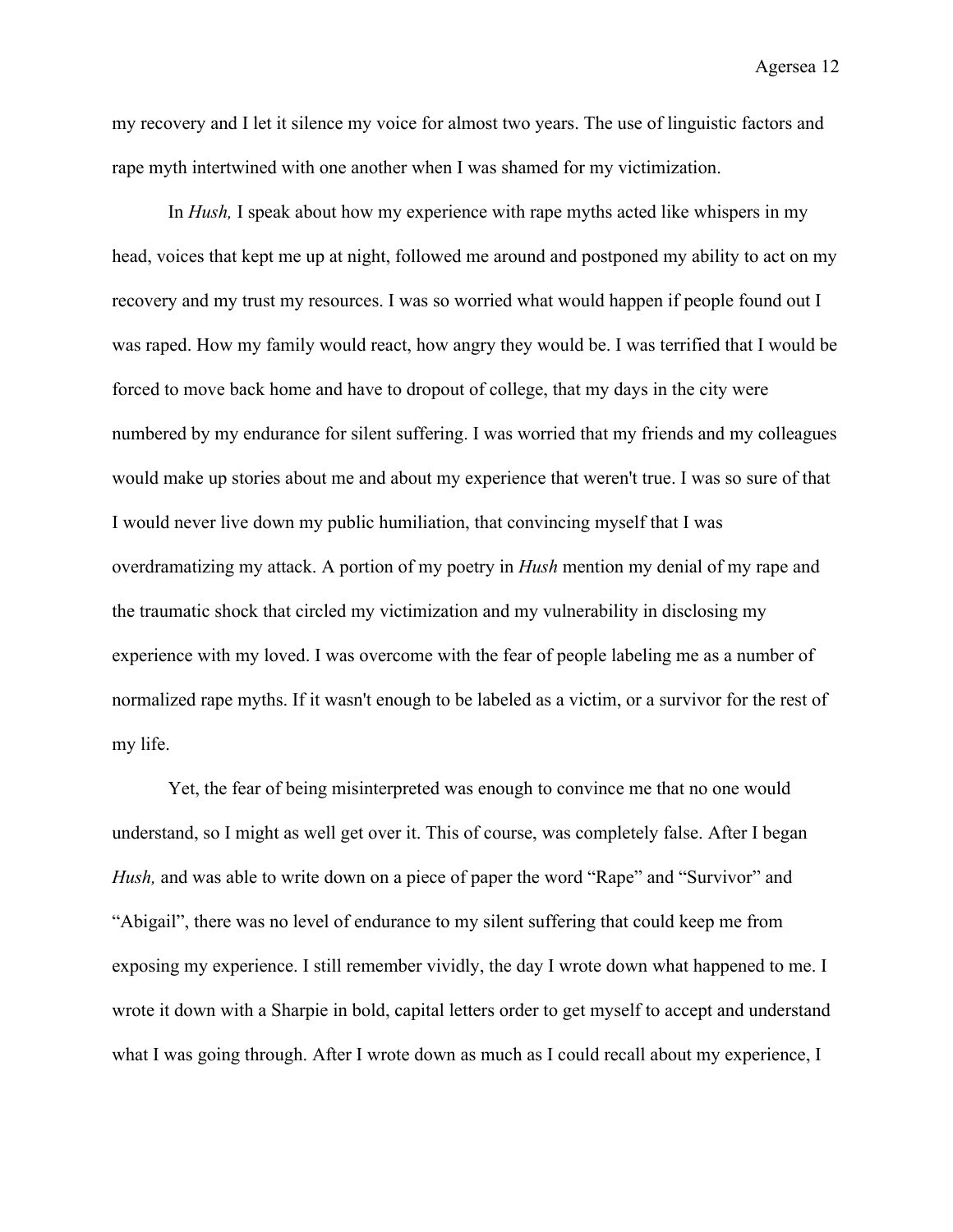had planned to crumple the piece of paper and burn it, in order to move forth with my life. Instead, I kept the piece of paper in my pocket as long as I could, until every bone in my body shook uncontrollably as I handed the piece of paper to my dad a week later. To this day, it was the best decision I could have ever made.

#### Rape Culture in the Media

A substantial portion of rape culture is physically and verbally induced by the contributors mentioned above, but what about visually? What about when we are alone? How does rape appear in our homes, on television, online, in movies, and by public advertisements? This transitions my discussion to the component of errors in representation for women in the media. The media is the most influential medium we have at our disposal as a society. With the power to influence men and women's understandings of gender norms and roles, as well as sexual and rape scripts (Wise.8). This format may be the most manipulative influence of rape culture that makes direct contact with people at all hours of the day, anywhere in the world, not limited by any age, gender, or sexaulity.

The media helps to perpetuate this misconception about rape by continuously reporting false stranger rapes news stories, promoting rape scenes in television shows, in movies, and the use of objectified images in publi advertisements. One of the biggest reasons for this fluctuation of rape culture in the media, is the fact that only 7% of directors, 13% of writers and 20% of producers are female, which means that males outnumber females working behind the cameras nearly 5-to-1 (Wise.8). The dominant male production and hierarchy of male power in the media allows them to do whatever they want with the male, female and trans body image both mentally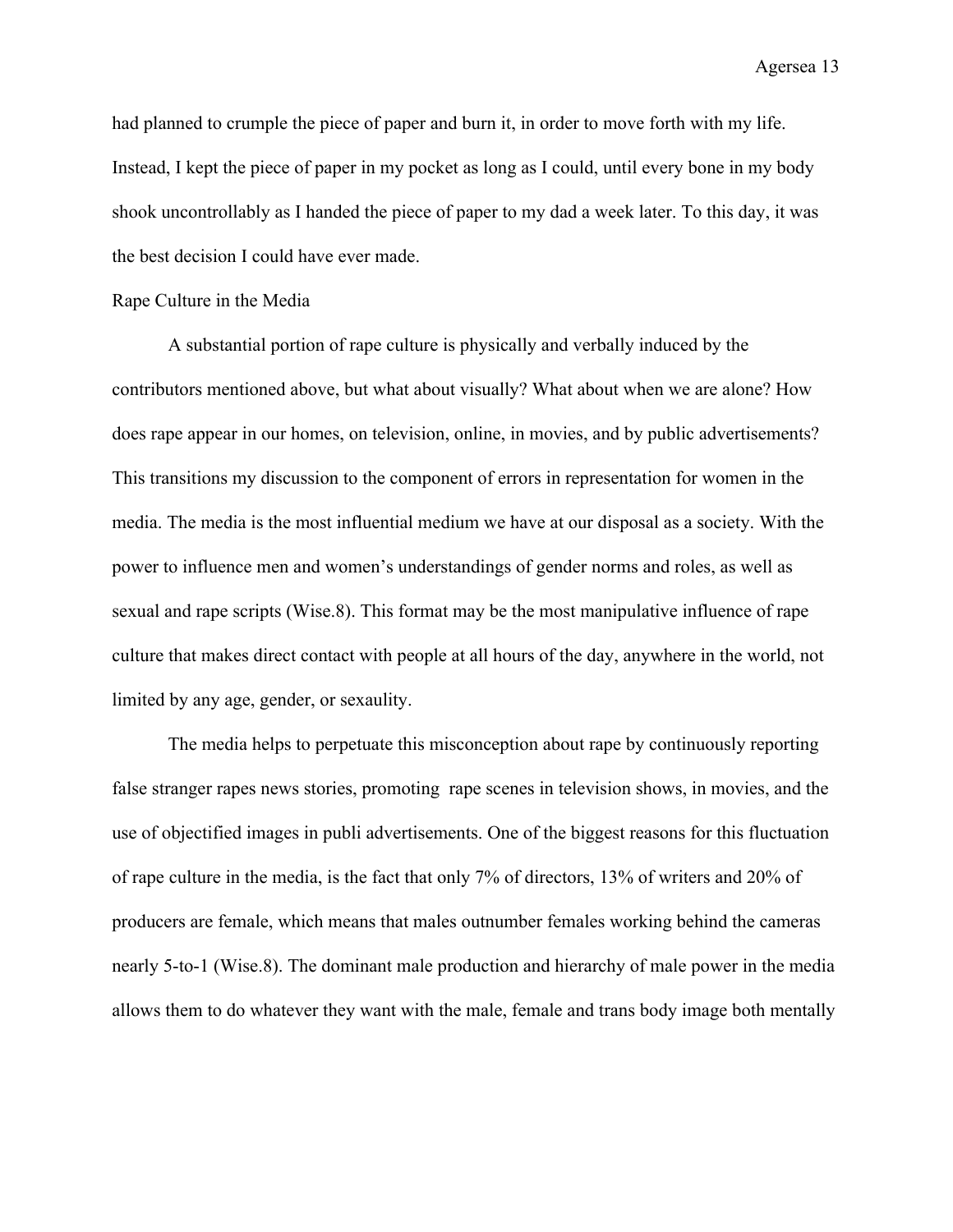and physically. The particular lack of a female influence in media production results in women and young girls to be falsely represented, portrayed, and understood.

> This incorrect representation causes women to view themselves and their world from a misguided lens, leading them to fear incorrect things, such as being raped by strangers, taking extreme precautions to avoid this fate, yet do not trust their instincts when it comes to people they know (Wise.9).

Our culture is saturated by objectified and sexualized images of women and young girls. The images projected by the media pose people as products to be purchased and consumed by the public. The current way we allow sex to be under-discussed in a both a public and an educational format, is unacceptable. We choose to not discuss rape culture with our youth, then images of women overly represented as objects in the media play a major influence of rape culture. This is is normalized and accepted because what is not being discussed is what healthy sexuality really is. In schools with children of elementary ages, we educate them on the basic principles of what sex is and how to be safe about it, but mostly we aim for them to be completely abstinent.

We teach them in ways that do not consider interpersonal interactions, then allowing that model to be influenced by heteronormative and patriarchal attitudes perpetuated by our culture in its media (Forni.5). Unfortunately our media culture represents the woman as a helpless individual, who is weakened by her vulnerability and her uneducated mind. We let the mainstream media convince our children that the main role of a woman is to be beautiful and thin, to focus solely on her sex appeal and stand by her male dominant, as his property and servant. That males are supposed to be tough hearted, distant, independent and emotionless.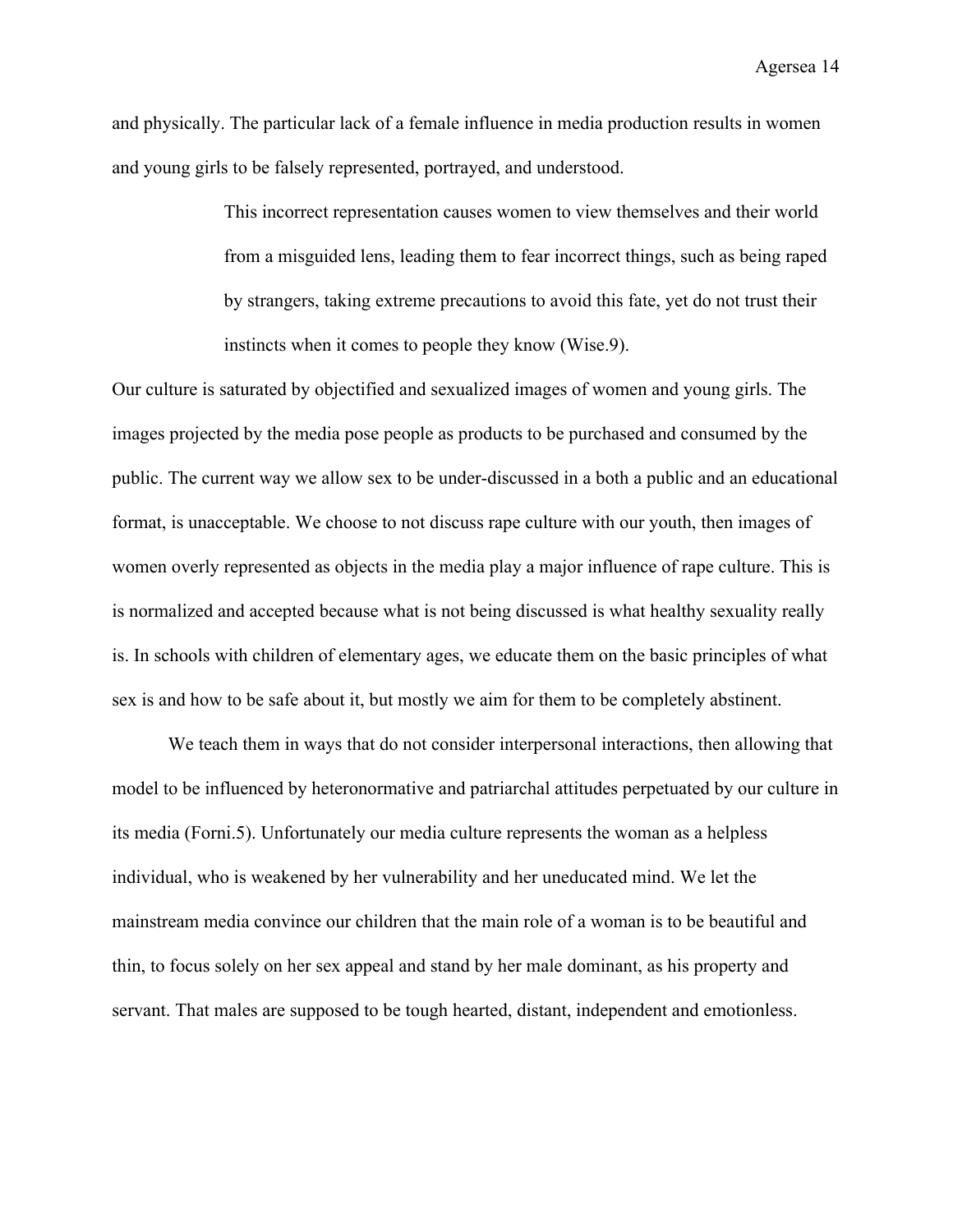Aesthetic objectification of women's bodies in scenes portraying sexual violence, an act that is primarily a type of physical violence that causes bodily harm, renders the body as merely a vessel through which the violence is taking place. These aesthetic choices actively disempower the victim as the subjectivity of their experience becomes lost in this patriarchal narrative aesthetic (Forni.9).

If we are to change the way we educate about the influence of sexual representation in the media and the realities of rape, one way is to promote positive messages through media literacy. Media literacy refers to the analytical tools required to critically evaluate and communicate messages in various mediums. Media literacy as an educational tool that will help to empower young girls and women to become users and producers of media, to help shape a digital world that promotes fair, balanced, and truthful depictions of women and girls (Wise.9).

I was also a little girl once, and a student in a public school system for twelve years. When we reached the point of pubescent development, in our late elementary school years, our version of sex ed was a list of scare tactics and blushing faces. I had a nurse look me straight in the eyes and tell me that I was going to start bleeding, and it was going to hurt. She then handed each young lady in the class a piece of paper with all the supplies I needed my parent to buy so I didn't have accidents in class. The only mention of sex, or of any curiosity in boys was that both would lead to consequences that were fatal. There was no honesty, no talk of safe sex, no actual education. I wasn't aware that rape even existed, that woman could be taken advantage of, that I was an object of sexual desire.

I was also raised by a single dad, and the mixture of absence in the classroom and as home about safe sex and my body, was in no way beneficial to my adolescent development. If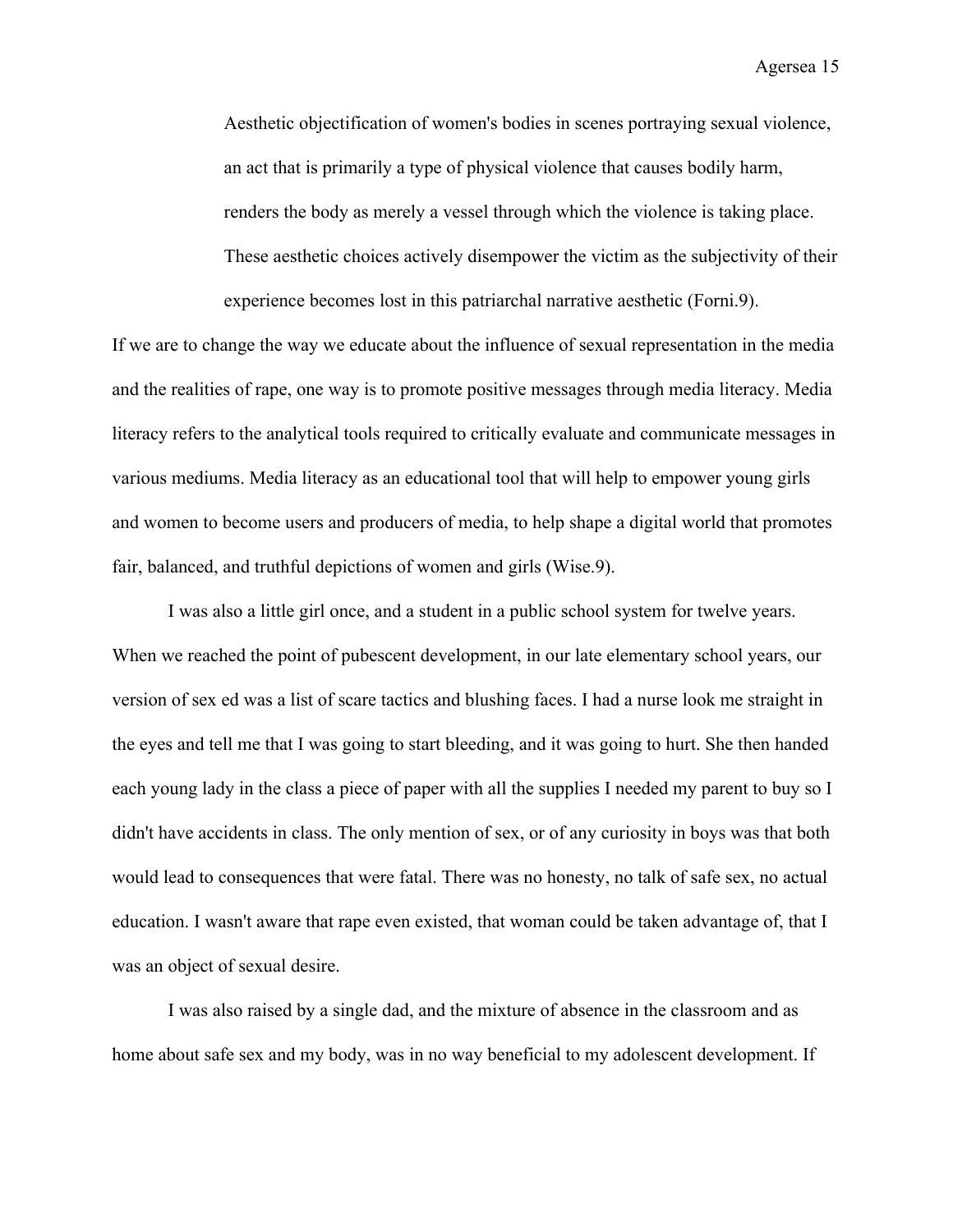our school system would implement even a ten minute window for safe sex education, for mutual respect, for what to expect in the world, we could prevent countless perpetrators, we could offer resources to the youth that may have already been victimized, we could literally save lives. Media literacy could be a wonderful resource to educate adults and young people about structural privilege, gender hierarchies, hegemonic masculinities, and the meaning of rape culture (Walsh.11). In more ways than one, Hush is a reflection of a major component in my education that was missed in my youth. As proud as I am with my book, and how far I've come in my recovery, I can't help but wonder if *Hush* would exist if I had the proper influence when I should have. Would I have known the signs of my perpetrator if id been taught them in my adolescence? While it is too late for me to change my past, it is not too late to protect and educate our youth, and decrease the number of rape victims displaced by simple unawareness.

#### Art Therapy

Art therapy is a health profession, and a form of psychotherapy that involves encouragement for expression of the self by stress release through various forms of creative practice; like painting, drawing, sculpture, sound, ect. Art therapy is often used as a remedial activity, but can also be used as a tool in order to diagnosis symptoms of mental illness. The use art media, creative practice, and the result of beautiful artwork helps individuals who are struggling to express their emotions, to better explore their feelings, make amends with emotional conflicts, promote one's stable perception of reality, console behavioral issues, aid turmoil and stress with addiction, assist in the development of establishing important social skills, reduce the harmful effects of anxiety, and increase personal self esteem.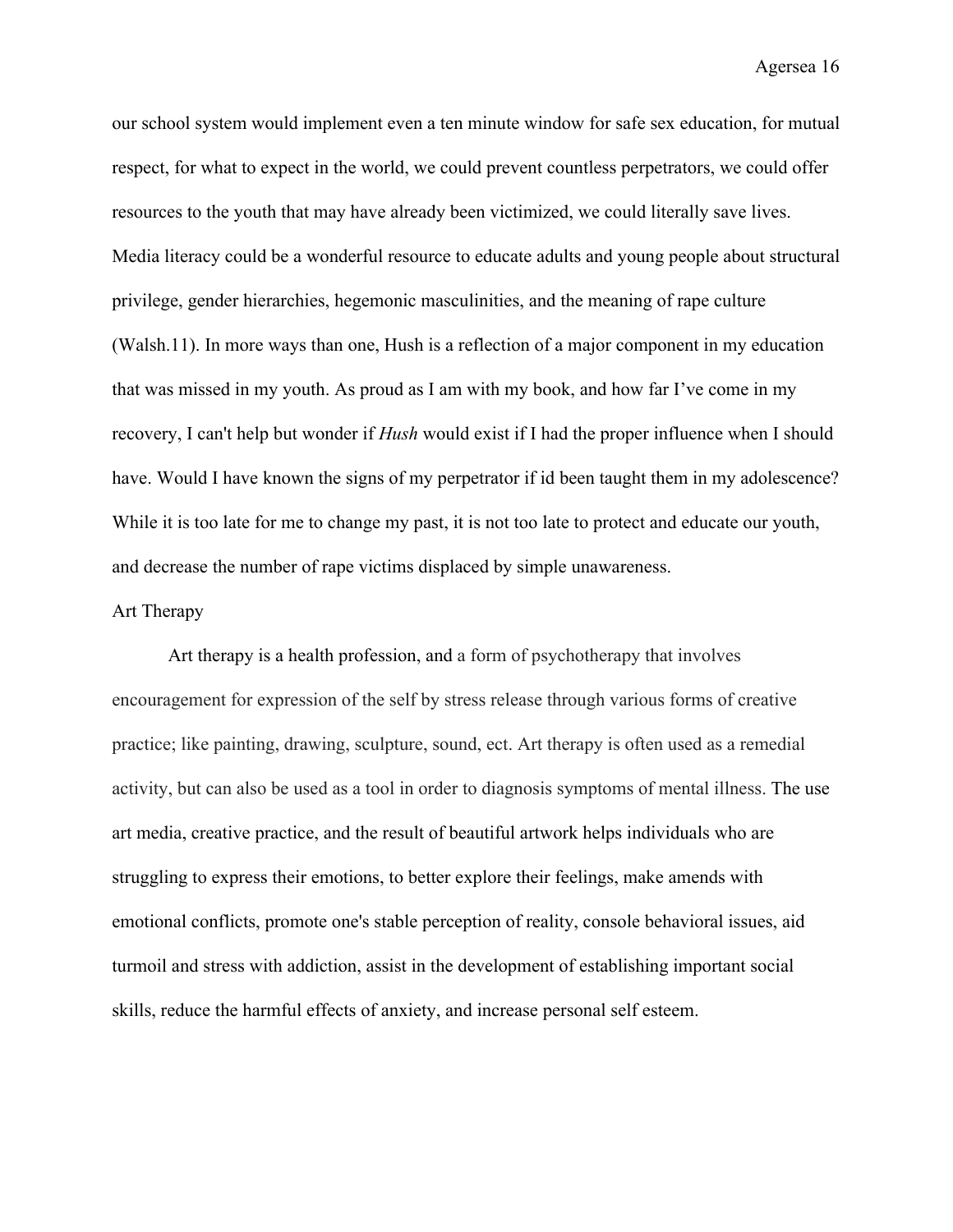One of the main goals art therapy is to improve, or reestablish a client's sense of personal well being and self care. To be an art therapist, one must have obtained the required knowledge of visual art including at least the basics of drawing, painting, sculpture, etc. As important as it is for an art therapist to be trained in the basics of visual art, it is also crucial for them to be trained in the complexity of the creative process. A creative process is different for every individual, especially those who are basing art work around trauma. Art therapists also need to be specialized and trained in human development, psychology, counsel theory and be trained in various therapeutic techniques. Today, art therapy has proved to be very useful, and is extensively practiced in a wide variety of settings. These diverse settings include hospitals, psychiatric and rehabilitation facilities, private practice, support groups, wellness clinics, crisis centers, senior living communities, online formats, etc.

During both individualized, or group style sessions, art therapists evoke their patients to use art practices to promote their physical, mental, and emotional healing process.

> The aims of art therapy often vary according to the particular needs of the individuals with whom the art therapist works. These needs may change as the therapeutic relationship develops. For one person the process of art therapy might involve the art therapist encouraging them to share and explore an emotional difficulty through the creation of images and discussion; whereas for another it may be directed towards enabling them to hold a crayon and make a mar, therby developing new ways of giving form to previously unexpressed feelings (Edwards.4).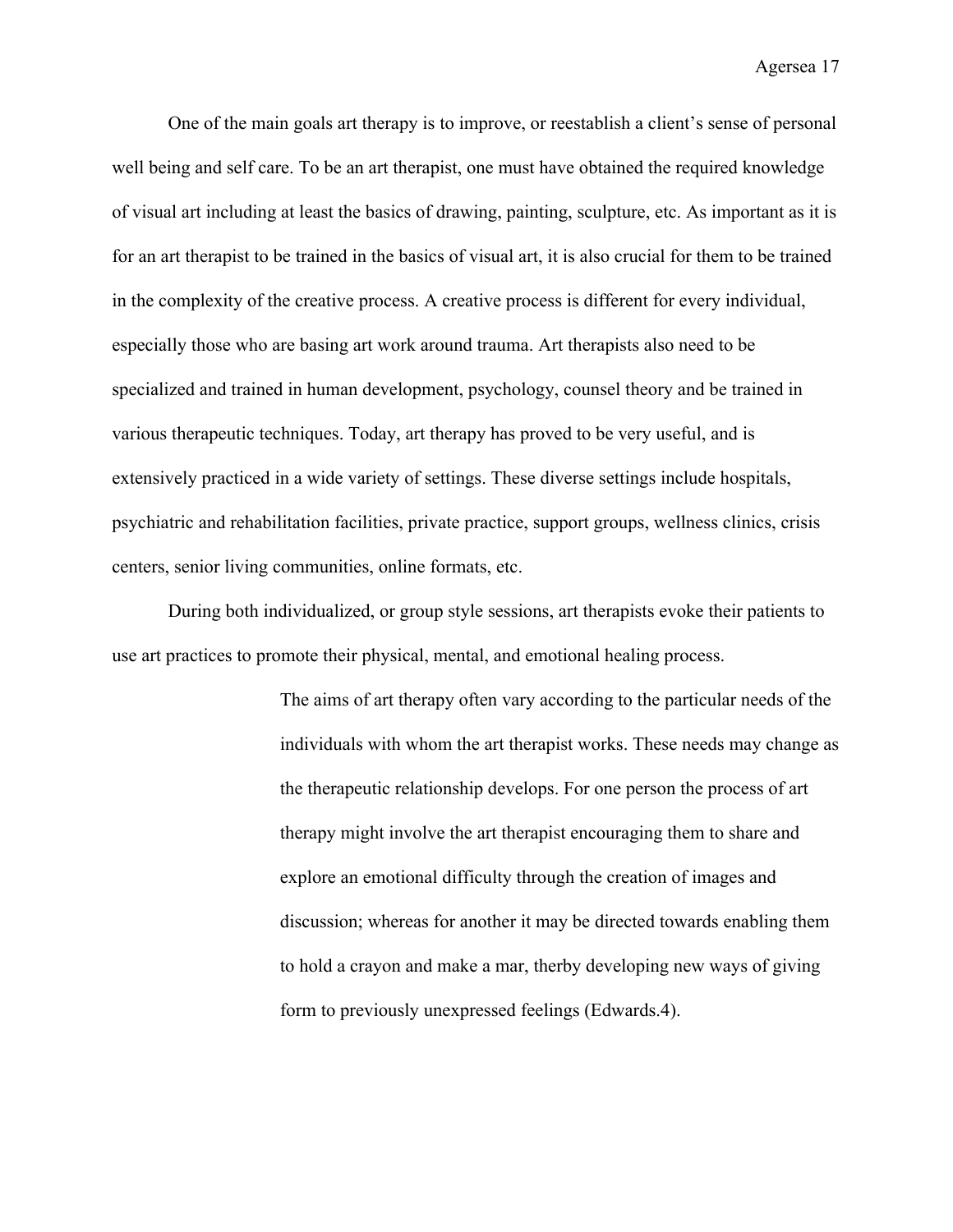With children or young adults, art therapy is beneficial for the way they are able to communicate about their trauma or mental illness. Art helps start conversations, it focuses on the positive, rather than the negative emotions of expressing one's personal experiences. Art therapy can help bring adults out of internal isolation. Art often speaks for itself, and assists as a tool for the individual's ability to speak openly and comfortably about trauma. It was because of Art therapy, that I was able to utilize linguistic factors, in all of its negative connotation, and transform it into a positive mechanism for creation and release of abusive thoughts against my own personal healing.

Introducing an art component to the adolescent survivor adds a creative dimension that seems to decrease adolescent anxiety through action-based tasks. Distress or negative energy is projected onto the artwork, providing an outlet for inner tension and validating the teen's feeling (Backos Pagan.127). When I was able to transform my suffering into creativity, through painting and writing, rather then harvesting those negative emotions, my real recovery began. Art therapy held a number of positive impacts on me that helped guide me down my road to recovery. At first, art therapy allowed me the freedom to tell my story without saying a word. I was able to paint about my experience, mostly in abstract form, and experiment with how I could represent my trauma through color, and eventually through literature. Art therapy assisted me in the restoration of my voice. After painting and writing about my rape, and my trauma, I was able to physically tell my story to my therapist over the course of 3 months. Before that, I had been held in a state of silent suffering for over 2 years.

Before art therapy, I could never say, or even think about what had happened to me on that October night. Art therapy saved my life, and gave me back my assurance of individual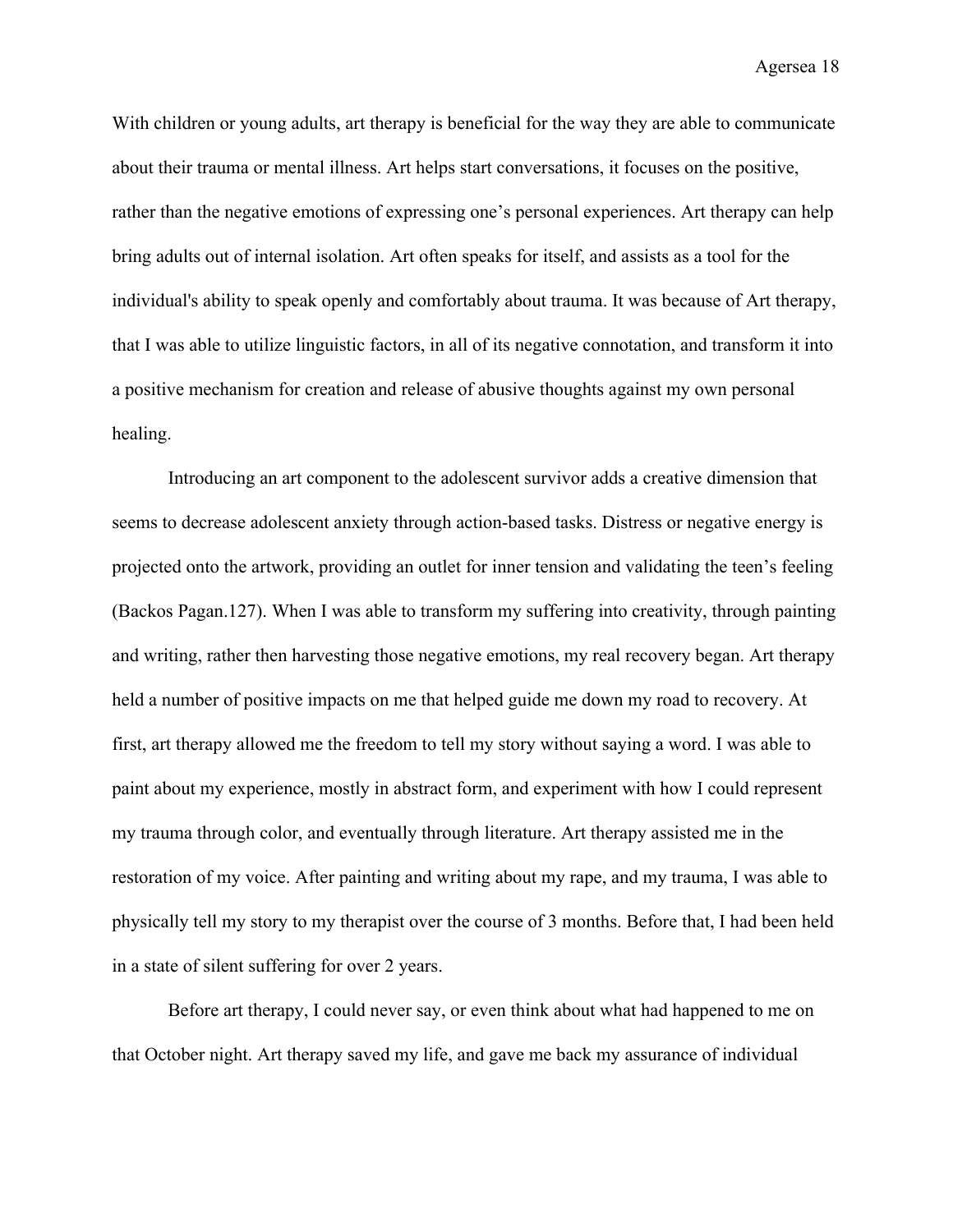identity. Art therapy reinvented my voice, and my renewed my sense of self worth. The therapeutic process was, and still is the sole reason I took on rape culture as my main focus of study for my thesis.What art therapy it did for me, is what it could do for thousands of victims who are still struggling to find a balance in life with their own trauma. Because of art therapy, I came out of my rehabilitation a stronger female, an anti-rape culture activist, and an artist believes full heartedly, that art really does save lives.

#### Hush

 The creation of my book, *Hush*, is a work of self reflection as I've mentioned, but it is also a resource and an empathetic tool for anyone who has had an experienced like my own. Beyond that, *Hush* is a resource for anyone who needs a support system. For those who hold a fear, who feel oppressed, who are dealing with self hatred and desperation, for those who need a voice without saying a word. I want my readers to finish *Hush* with a sense of relatability and to not feel so alone. My main goals for this project was to not only complete what is my first official collection of literature, but to also reach out to as many people as I could, To invite the general public to give my work a chance, to help me raise the conversation of rape culture awareness. We must storm through the barrier of silence designed around modern rape culture. We need to talk about why we aren't talking about rape and normalize the topic by bringing it into the spotlight, as an immediate need for reassessing the ways in which we overshadow rape culture in our academic institutions and urban society.

The process of writing hush had a lot of ups, and a lot of downs. There were days, weeks, and even month long periods where I couldn't write a single thing about my experience. The days where I didnt feel like being a victim anymore were excruciatingly long, and the days where I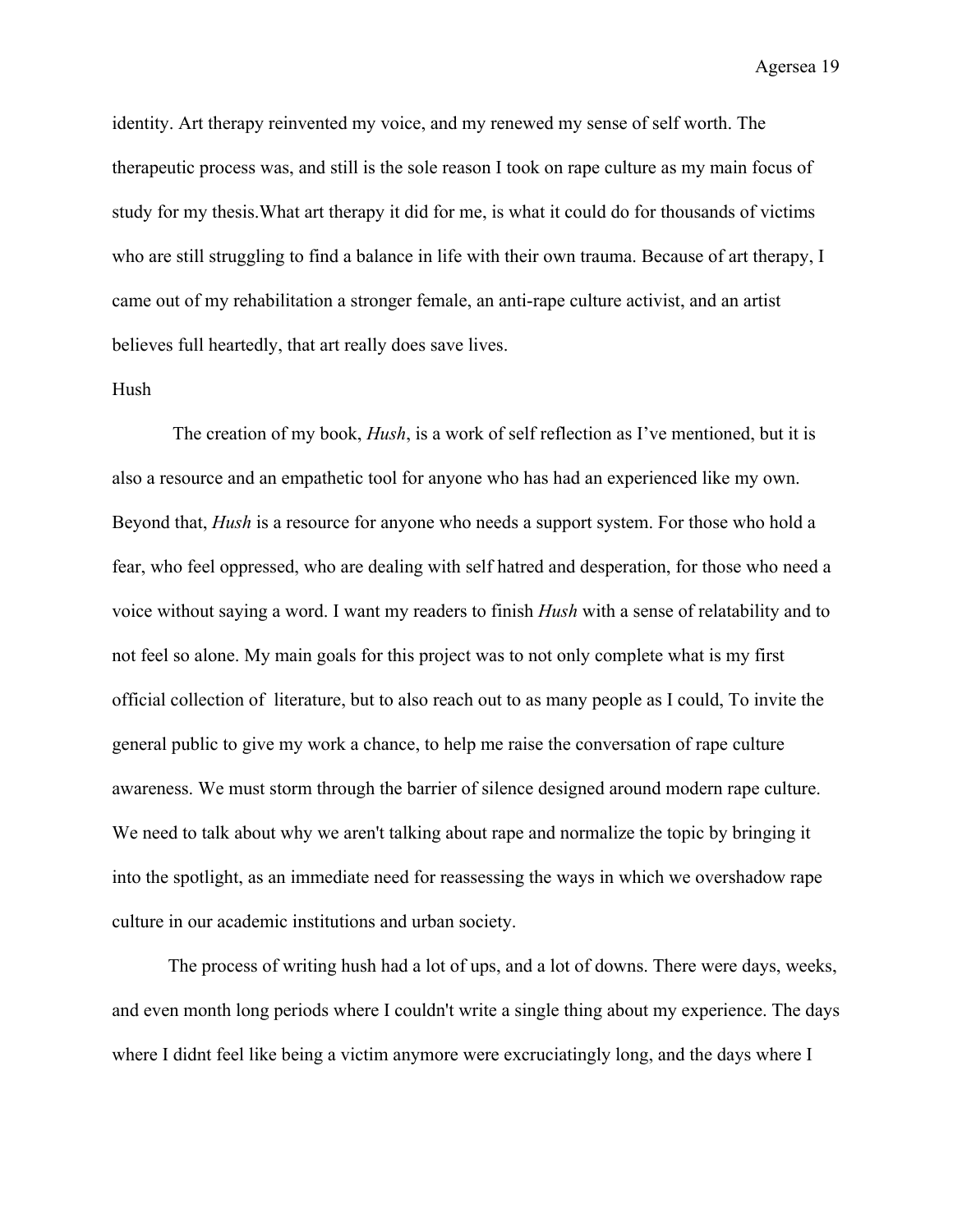didn't mind being a victim, were incredibly short. I learned that it is pretty hard to write a book about your recovery, when you are still recovering. However, I knew from the very beginning that it wasn't going to be easy, and that I didn't want it to be easy. I wanted it to be real, and honest. That would mean that I would have to fail in order to succeed. That I would fall, and I would have to get back up.

The creative content production, book design, editing, proofreading, and critiquing was done completely by myself, with the assistance of my thesis advisor, Wendy Bourgeois. Wendy helped me tremendously in the writing process of *Hush.* I provided Wendy with poems I wrote for the book, with articles surrounding rape culture I found interesting, with drafts of my prospectus, and with random pieces of literature that inspired me to keep going. I carried around a stack of poetry books with me that I encouraged my writing style, and provided me with the empathy that I wanted my poetry to offer my audience. Wendy was a wonderful advisor, and I consider myself lucky to have been able to work with her creative mind and her formal specialization in creative writing.

I was also incredibly lucky to have had a thesis advisor that did not push me beyond my comfort zones. Wendy never expected more of me then I was willing to give. She understood my experience, she was gentle with my recovery process, genuinely interested in my content and supportive of my direction with my thesis project, and with the future of *Hush*. There were times when we didn't talk for long periods of time. Simply because I needed a break, because it was too hard for me to put my mental state into physical words, or because I was back in therapy and needed to feel stable in my head before I could stand in front of an audience with confidence regarding my experience.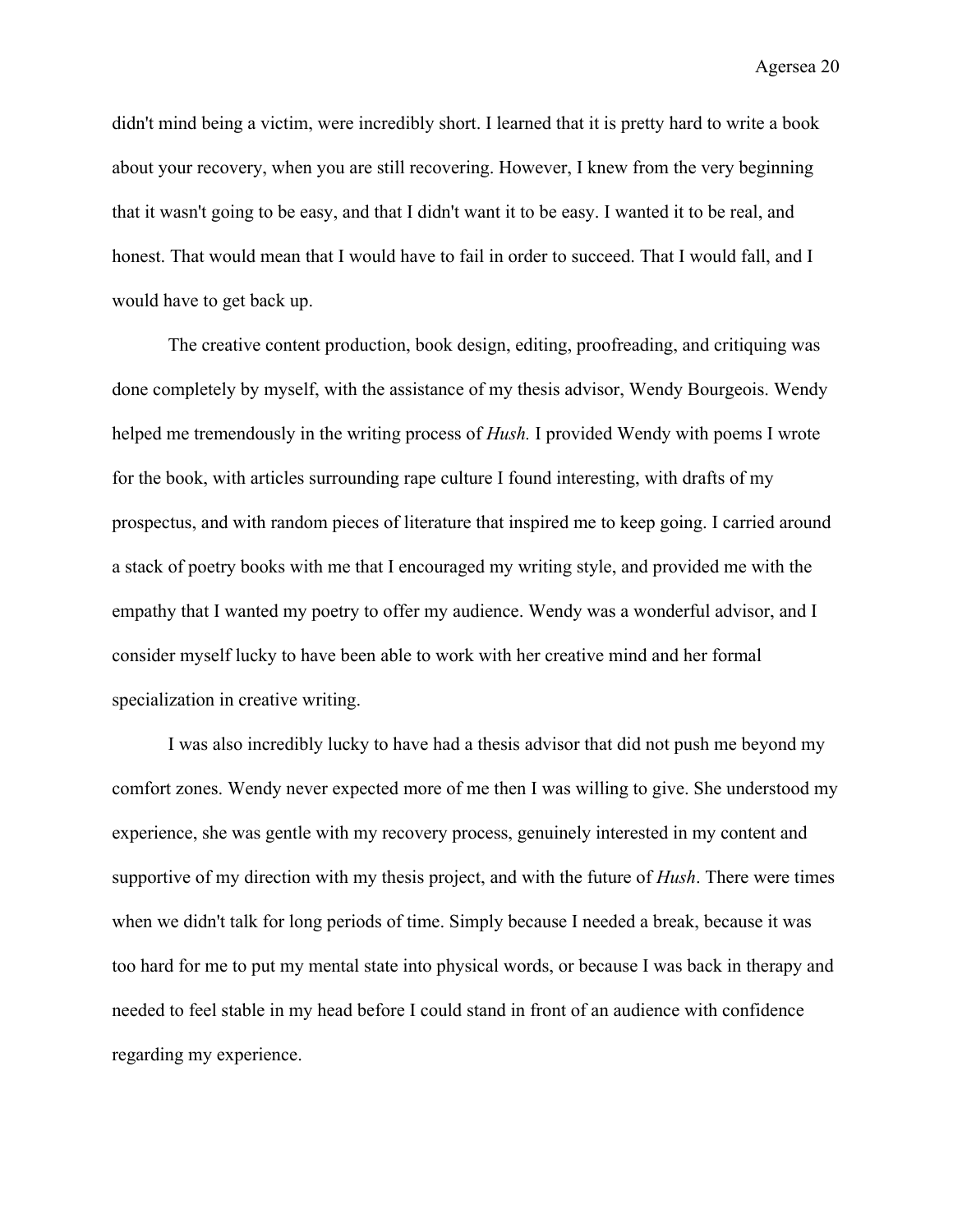I learned that patience may always be the greatest virtue. That I have a lot more learning to do about being patient with myself, and with others. You cannot force a recovery, you cannot expect people to know how you feel, or how people heal from trauma. What you can do, is be more patient in everything that you do, and with anyone you meet. Patient people give more chances, they forgive those who have wronged them, they forgive themselves for their faults, and see a world in which everyone works together, slowly, to build a world of compassion and healing. Poetry has forced me to be more patient with myself, that small steps really do lead to something bigger. *Hush* has taught me that even slow accomplishments, are still accomplishments all the same.

Poetry has assisted my recovery process in enormous ways that I am eternally grateful for. Poetry was single handedly the reason I was able to accept the reality of my rape. The words I could not form on my tongue, instead I let dry in ink on a piece of paper that helped me reveal my suffering to my family. Poetry is the reason I was able to make it through my rehabilitation program. Poetry was the first form of communication that involved words that I was able to make with my therapist, when I couldn't physically speak to her about my rape, I could write sporadic emotions down on a notepad and then organize them into stanzas.

Poetry gave me the hope that I needed to keep moving forward. When I woke up screaming in the night and nothing could clear my head, I was able to find release through poetry. I could write down anything I was feeling and make it into art, instantly. It didn't need to make sense, it was poetry. It could be awful, and heart wrenching, and honest, and it was art. Poetry is the one thing that no one can take away from me, because it is all around me. Poetry is in my notebooks and on my laptop, tangible and physically present. But poetry is also in my eyes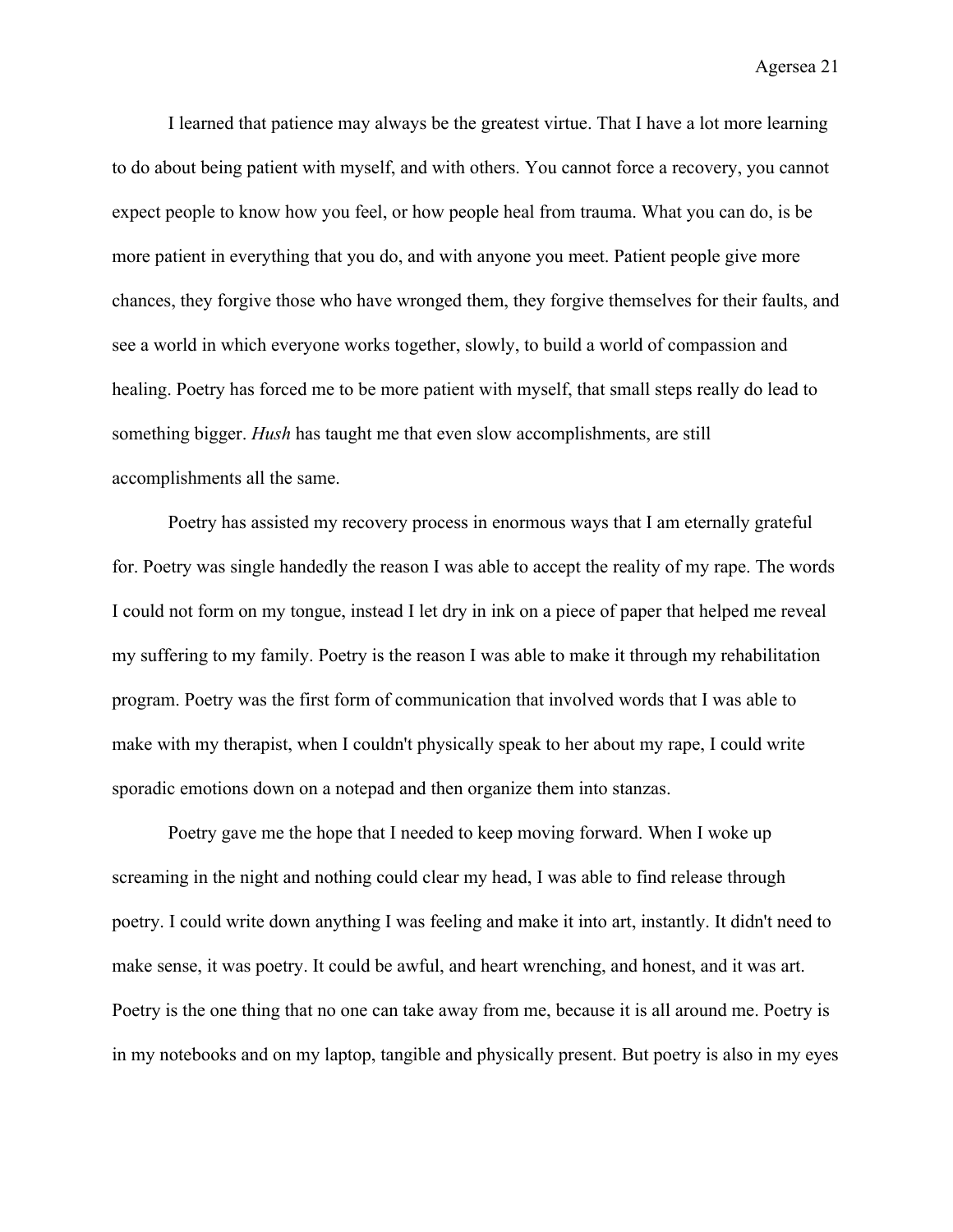and dances across my hairline. Poetry is the way I care for myself and for my loved ones. Poetry is every kiss I give my dog on the forehead and every smile I am able to share with another person each day. Poetry has been the vice I've leaned on more then anyone to keep me standing upright. Even when I couldn't stand any longer and I did fall, poetry was there to comfort me on the ground, and eventually pick me up, put me back on my feet, and hand me a pen.

*Hush* is a product of my rehabilitation, of my survival, and of my process. I am not healed because I wrote *Hush.* I am not cured of my trauma because I went through a specialized clinic that helped me regain my strength and discover my self worth. As a person who has gone through something of such high intensity, such turmoil as to reach the depths of attempted suicide and self desolation, I cannot say I have defeated my demons, erased my memory, or been reborn again. I am still me, I am still a victim. However, I can say, I am better. I can say I am confident in myself for a bright future and a life of happiness and optimism. I can say that without poetry and without my wonderful resources, I don't honestly believe I would have made it to today. What I have learned during the last three years of my recovery, is to always offer a voice to those who may not know what to say. I have reached a place in my process where I know I can help others in need. I have done the dirty work, I have felt the bottomless depths and I have been climbing ever since. My main goal with *Hush* was for the book to help at least one person. If I could connect with somebody, anybody with my poetry and my experience, then I would have succeeded. If I could make just one person feel less alone, I would have done what I set out to do.

 I always thought of others during my writing process, and how I wanted to help the world with my story, it was productive and inspiring for me. That said, what I really learned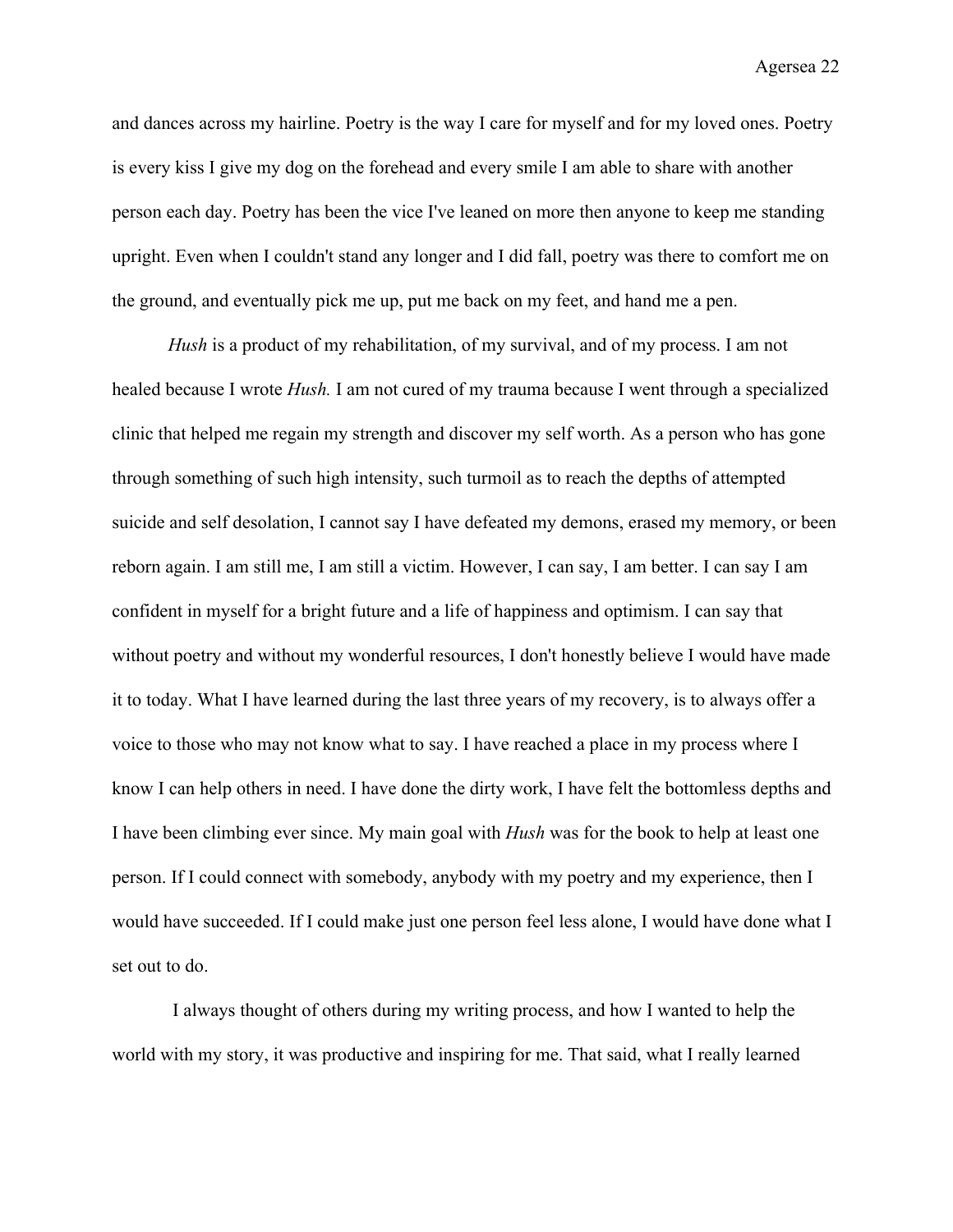from this thesis and as a result of my project, was how to help myself. The progress I made in my own process has redefined what self care really means to me. What you can do for yourself in this world is absolutely extraordinary. It isn't easy, and most of the time I found myself sabotaging my own support before I could really let myself in. Before I could believe myself, or convince myself that I was worthy of this work, that I was rightful in my words, that I was validated in what I had to say, and that I could really do this. In the end, I told myself I could write a book, so I did. I believed I could speak openly and confidently about my personal assault and about rape culture in a positive light, so I did. I decided I could provide empathy for rape victims still in need of support and resources for their own recovery process, so I did. From this thesis, I learned that I am as strong as I allow myself to be and to grow in that strength. That I have the ability to move mental mountains, and I can help build a path for others like me, to move mountains of their own.

> *I am not a woman of many words unless it is written. You are a muse meant to grace my pen. Words sprout from my heart and transport to your pages but you treat me like I'm corrosive. I have a solution. Bind me acid-free. Maybe in time you'll see the splendor of my words. - K.Y Robinson.*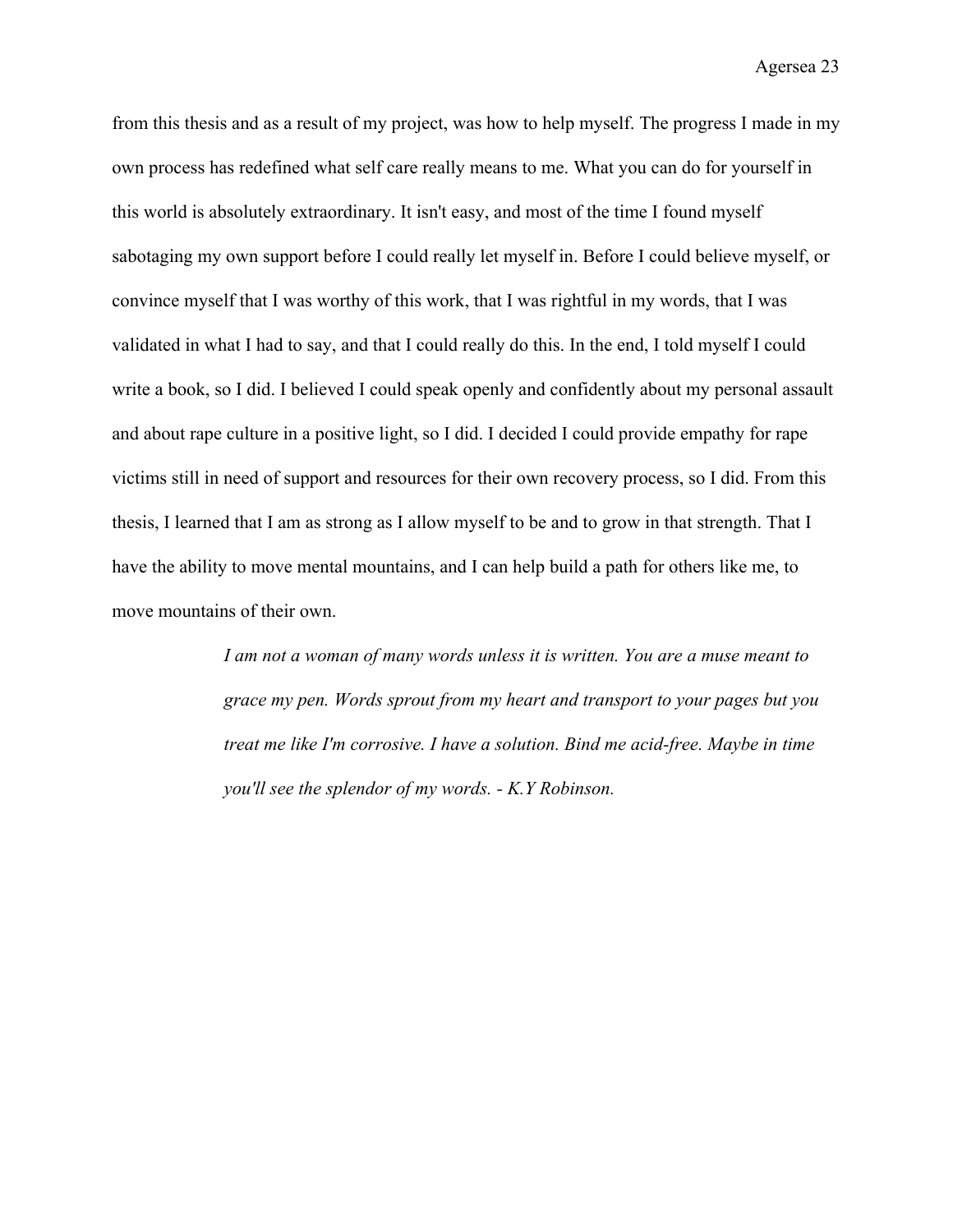### Annotated Bibliography

Please note the various poetry book annotations do not have individual contributors to the discourse community, for they were their owns constributers and it was necessary for me to include the following authors for my thesis research.

Amy K. Backos MA & Barb E. Pagon MA.*Finding a Voice: Art Therapy with Female Adolescent Sexual Abuse Survivors.* 2011. Print.

This article written dually by two scholars Amy Backos and Barb Pagon speaks about the benefits of art therapy for child and adolescent rape victims in a group and individual therapy setting. I was attracted to the article because it preformed a real study on the effects of art therapy for young females dealing with the recovery process of rape and their lives in rape culture. Art therapy was extremely beneficial for my personal recovery process and I wanted to conduct a portion of scholarly research based on the tactics of art therapy also helping other female individuals who have been through a similar experience as I have. The article discussed exactly what art therapy is, its main goals, the expected beneficiaries and provided real results of positive impact for rape victims through experimentations with drawing, poetry, songwriting and free form expression.

Daley-Ward, Yrsa. *Bone*. N.p.: 3 AM, 2014. Print.

*Bone,* by Yrsa Daley-Ward, is a collection of poems regarding the perspective of her personal life through poetry and short stories. Ward's writing style and captivating voice can only be heard by her attention to everyday fear, observation of her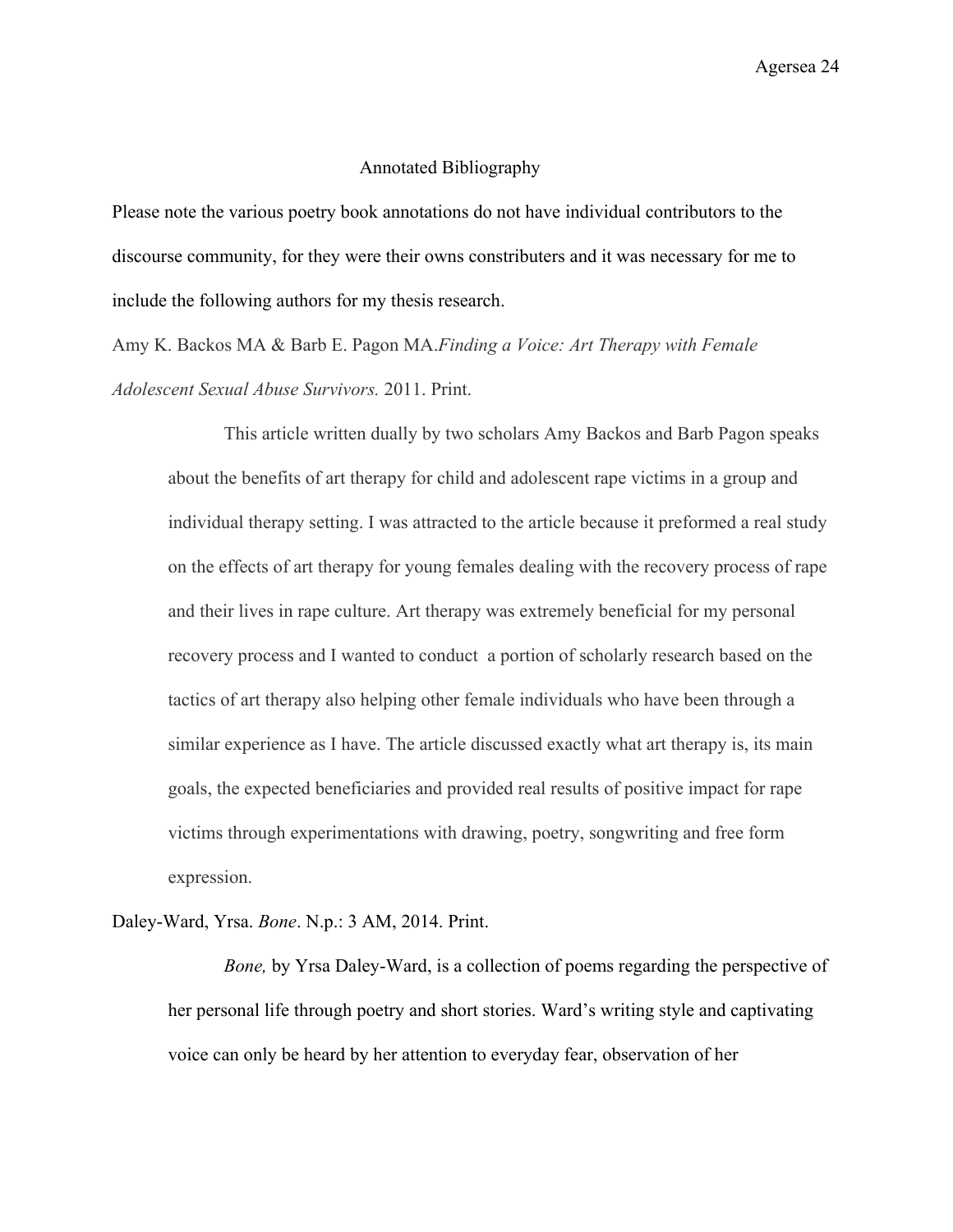surroundings and the people she shares her life with. *Bone* talks about an honest recollection of a female life, stripped away by memories and feeling. Ward discusses her obstacles with mental health, illness, familial issues, womanhood and sexuality. I consider *Bone* a primary source for my thesis when it comes to writing length driven poems and I am using this book as a resource for story based poetry. Ward is a british poet, and an inspiration for my work when I speak about my own struggles with mental instability and family support in my thesis presentation. Ward's discourse community stands with both feminist and identity poets and collections.

#### Edwards, David. *Art Therapy*. SAGE. 2004.

In his book, *Art Therapy,* David Edwards presents an introduction for those who are interested in increasing their training and knowledge surrounding the psychological practice of art therapy. Edwards offers a deeper look into the origin, development, and success of art therapy for people of all backgrounds, who share the same experience of intensive trauma. *Art Therapy* is an excellent resource for a clearer understanding of psychotherapeutic concepts involved in art therapy, the benefits of a therapeutic creative process, and the modern developments art therapy has established in today's society for mental illness and PTSD.

Forni, Alexandra. "Breaking Rape Culture: Considering Media Representation in the Battle against Sexual Assault on College Campuses." *Proquest Dissertations Publishing* (2014): n. pag. Print.

In her published dissertation *Breaking Rape Culture: Considering Media Representation in the Battle against Sexual Assault on College Campuses,* Alexandra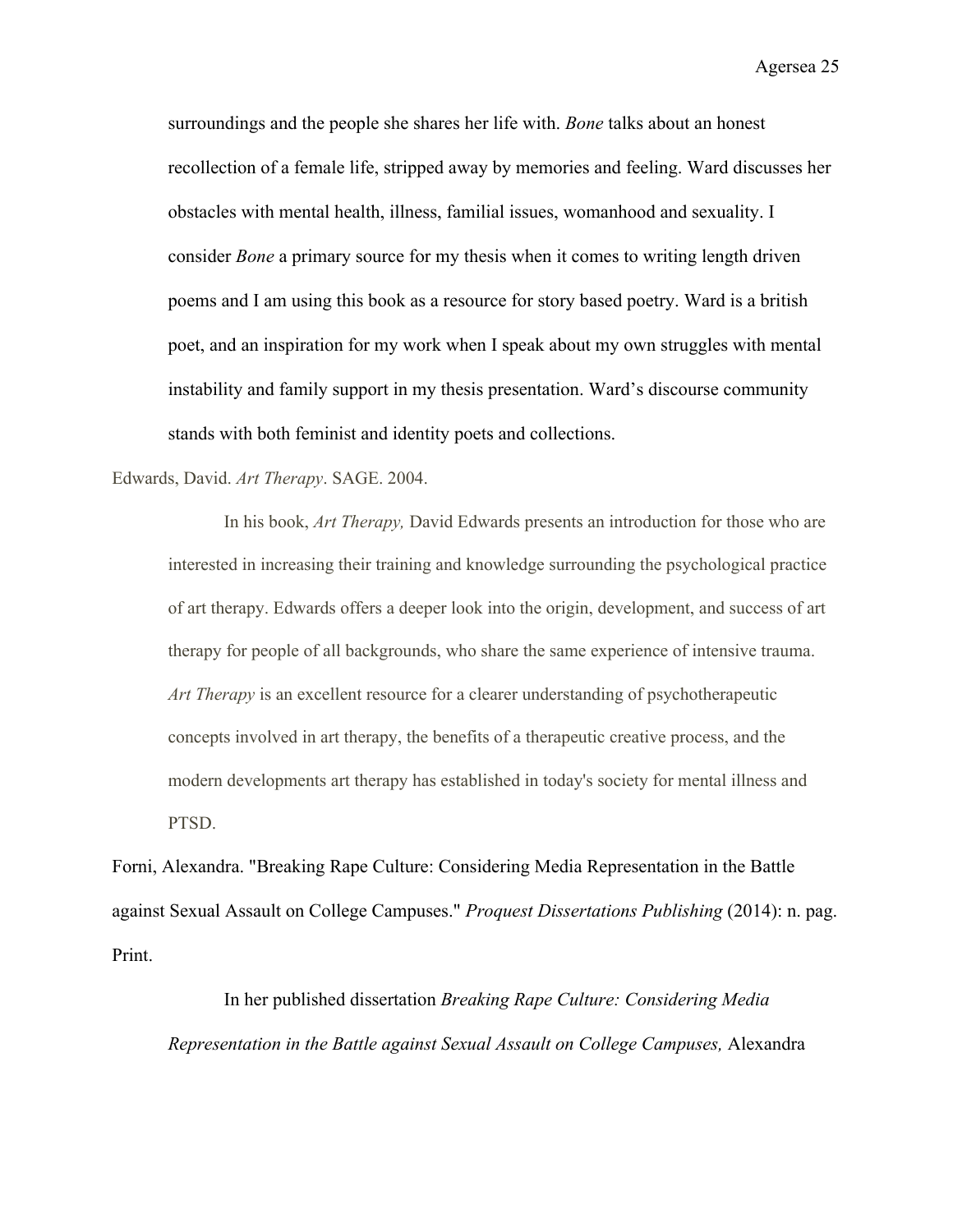Forni discusses how the *Pact 5 Initiative* was a project that encouraged college students to get involved in activist film work. The films produced by the students targeted activism against rising sexual assault persuasion on college campuses nationwide. Froni took part in the Pact 5 with her own film, *In Motion*, Froni researched the ways in which the narrative form of film could be used similar to documentary as an activist source to fight against victimization sexual aggression against women. This research was tied along with how the women based storytelling presented through digital media can educate college students about rape myths that surround the culture of violence and sexual assault on college campuses.

Froni found in her research that sexual persuasion, victimization and active rape culture are both significant problems on college campuses, yet there is a chance to change the attitudes of the representation in media for women and rape myths. I have looked at an array of media influence and research in my own writing and poetry practice focused on virtual rape culture and its influence. Froni's dissertation is a good resource for me to look through and use as reference for me own representation on how I talk about rape culture in media and on college campuses. Froni's discourse community is varietal and holds a stance in rape culture, rape myths and victimization on college campuses.digital media in film and pro feminist projects. Along with literary scholars Sharon Bryant, Rebecca Flintoff, Ida Johnson, Martha Lauzen, Robert Sigler, Stacy Smith and Gale Spencer as Froni's main references. I plan to use Froni as a resource for my thesis through her research on the power of media influence on female representation and objectification.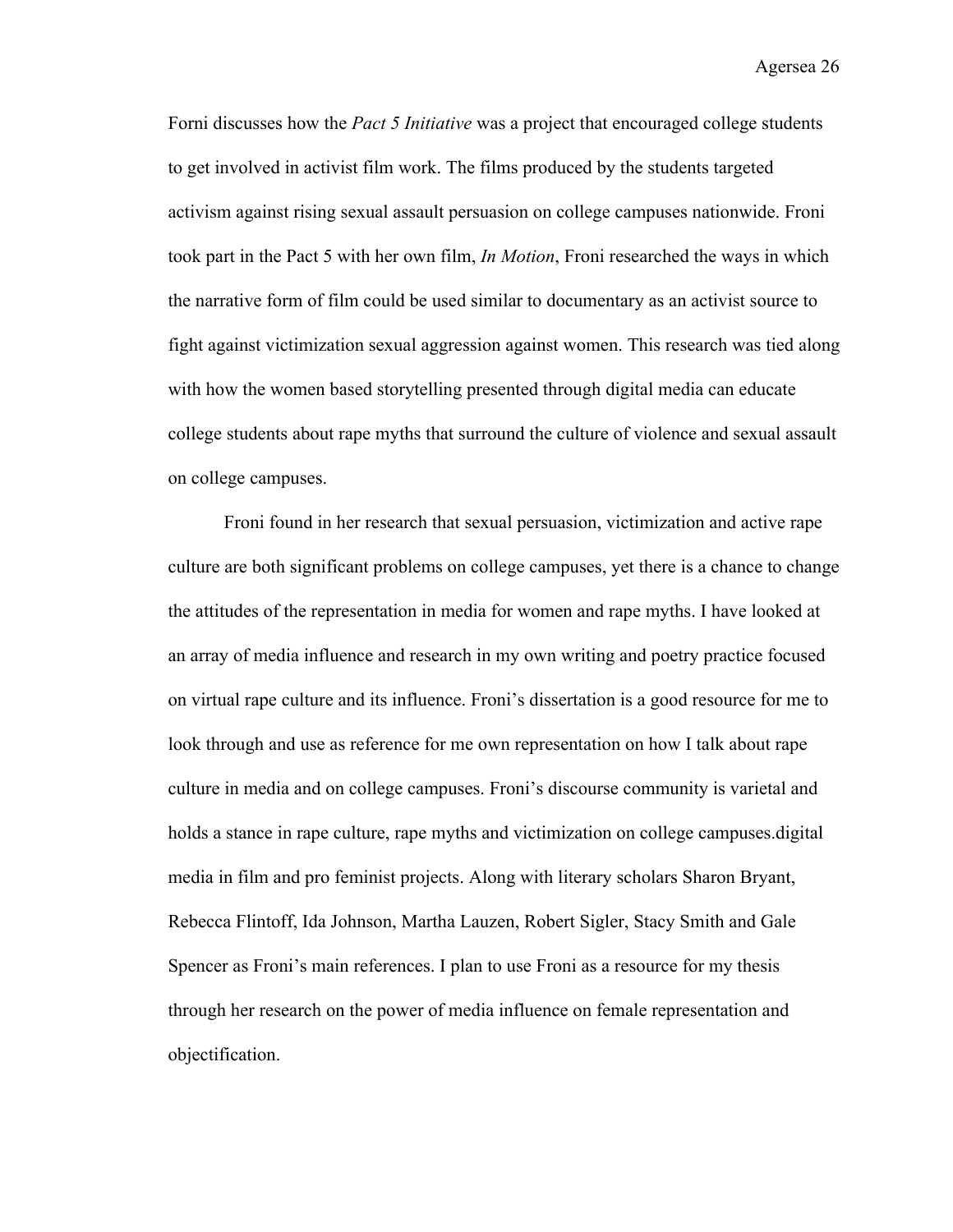Kaur, Rupi. *Milk and Honey*. Kansas City, MO: Andrews McMeel, 2016. Print.

In her book, *Milk and Honey,* Rupi Kaur discusses the turmoils of loss, suffering, female suppression, sexual assault and recovery process. The book is separated into four different chapters, The Hurting, The Loving, The Breaking and The Healing. Each chapter discusses and deals with a different pain in transition of overcoming the mental and physical battles of sexual assault, personal struggle, growing pains and survival through poetry. Kaur's illustrations pair with her simplistic writing styles and short poems. The book is a strong message to all women and young girls that they are not alone. Kaur's writing style will be used as a resource for shorter poems in my book. I admire her ability to restrain herself from writing more than necessary and I am inspired to translate her skill into my own work. Kaur's discourse community targets sexual assault, womanhood, mental illness and family values.

Kondos, Lacey Marie. "Linguistic Causes of Rape Culture on College Campuses." *Philologia* 8 (2016): n. pag. Web.

In her article *Linguistic Causes of Rape Culture on College Campuses,* Kondos explores the concept of language surrounding sexual violence contributes to the presence of rape culture on college campuses and how linguistic contribution causes rape to become normalized and regularly victimized college students. The lack of communication, information and ambiguous definitions of rape and consent, along with silencing victims, have all contributed to the uprise of college campus rape culture. Instead of opening dealing with these contributors, the media turns to alcohol and greek life as the sources for sexual violence against female college students. There is also the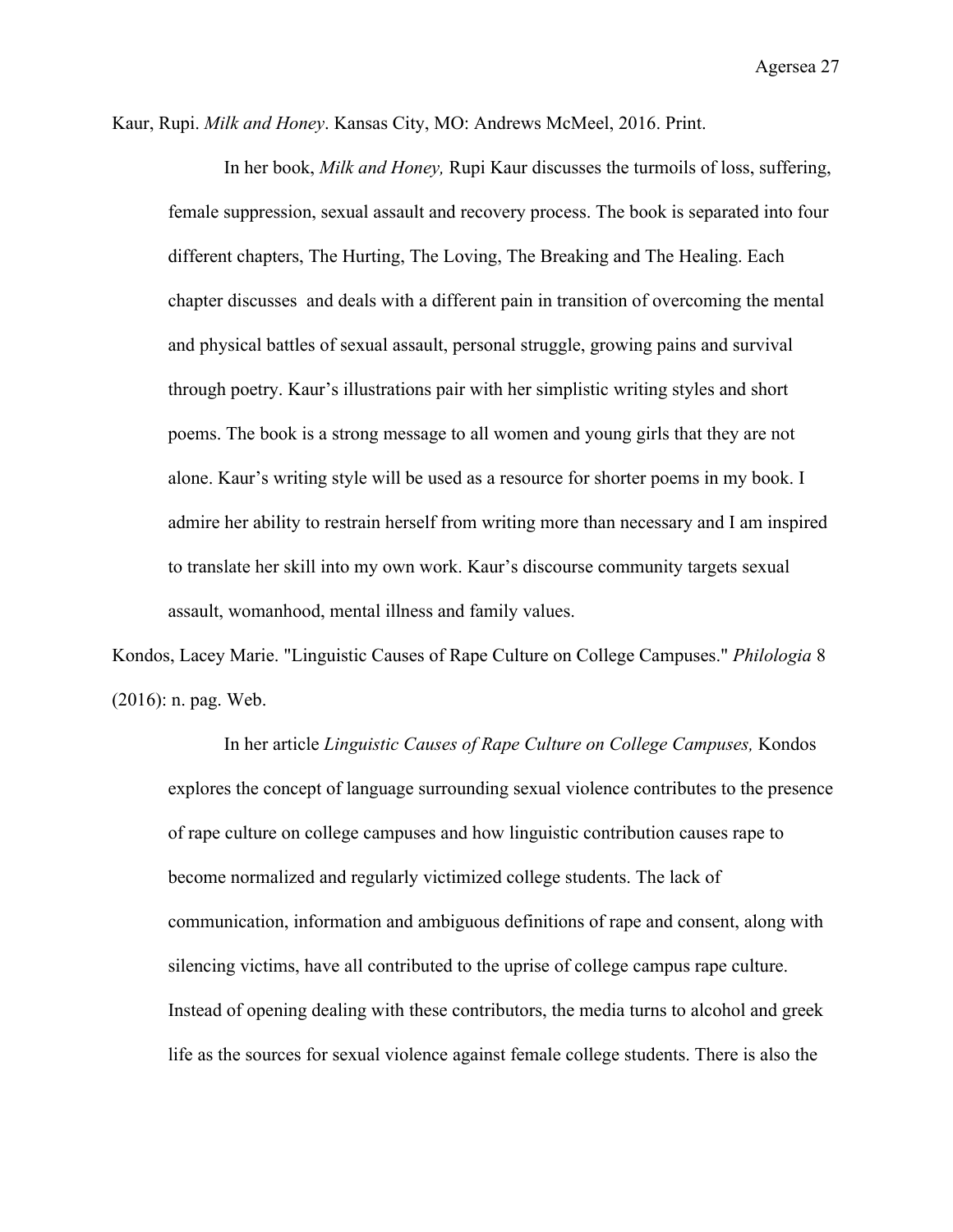influence of movies, tv shows, social media formats, music and pornography that work to normalize rape culture.

Kondos argues that latent linguistic factors are the ultimate roots of rape culture. Kondos claims latent linguistic factors need to be fully analyzed and then be directed into the classroom starting with incoming freshman, opening a campus wide discussion about rape culture, the definitions of rape, assault, and verbal consent. Kondos believes that if we educate college students about rape, consequence and available resources, the sexual assault rates will decrease on college campuses. Kondos article is reflective to the thoughts I have about taking the initiative to start the conversation on college campuses and educate as many people as possible about rape culture, violence and consent. This is something I plan to discuss in my thesis presentation and her article is a good resource to have on hand that helps me with ideas for a better and safer college campus environment. Kondos discourse community is mixed with college campus security, sexual education and rape culture in young adults and students. Kondo's references literary scholars David Angelone, Ann Burnett, Soraya Chemaly, Stacy Mallicoat and Kathryn Ryan.

Moon, Shinji. *The Anatomy of Being: Poetry from 2011-2013*. Raleigh, NC: Lulu.com, 2013. Print.

The poetry collection, *The Anatomy Of Being: Poetry from 2011-2013* by Shinji Moon, is about the perspective of the pain and trials of adolescence, into adulthood. Moon is a beautiful poet whose sentence structure and use of creative language has captured me in all of her books and pieces. Reading Moons poetry is much like reading a novel, for when the poem is finished you have learned something about Moon and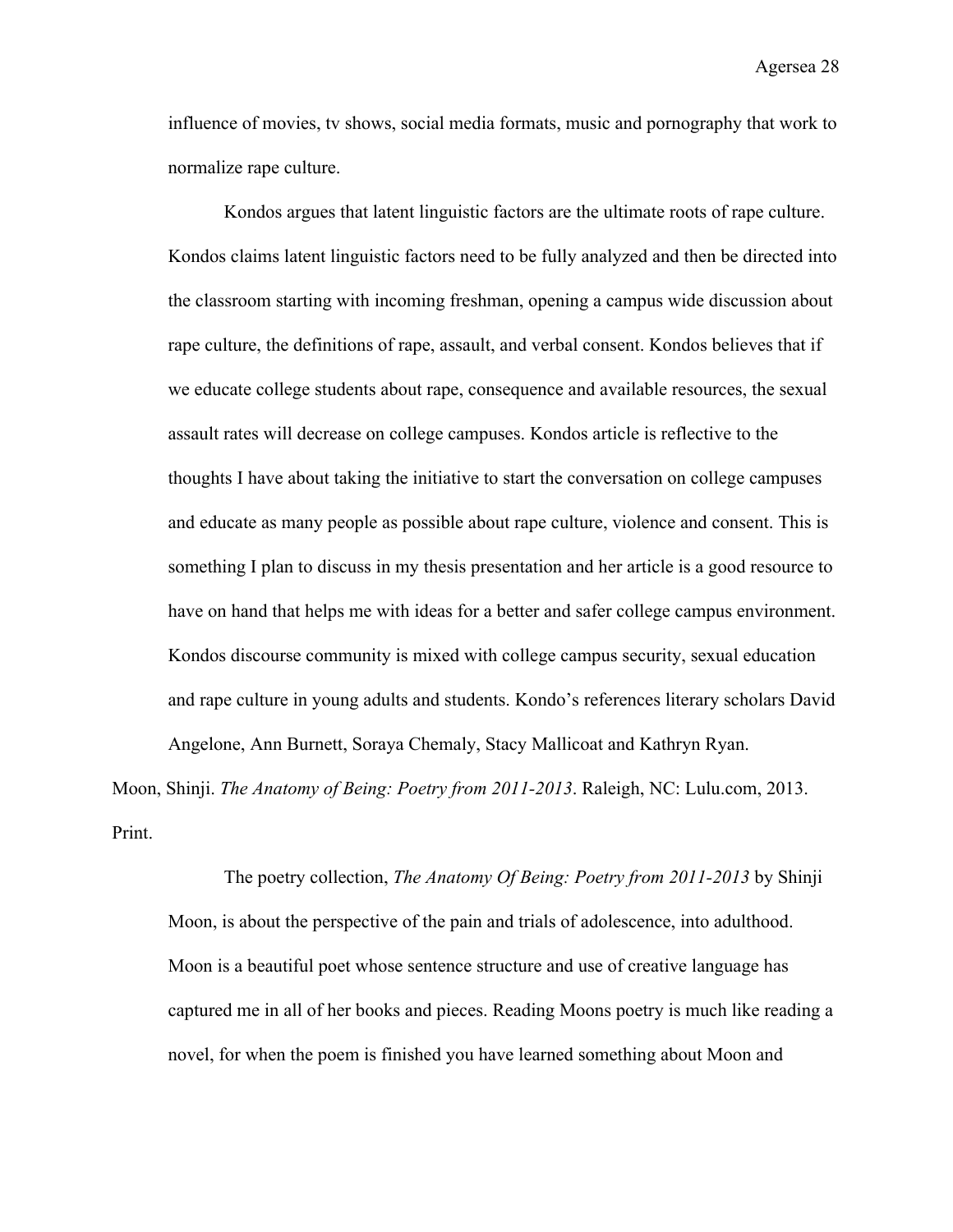something about yourself. Moon inspires my work to create that same essence of questioning the poem and questioning your own perception after the book is finished. As a poet, Moon makes the reader feel her words, to which I will use Moon as a resource for my own work, in hopes that I can do the same. Moon's focus on youth and female adolescents makes this a book that must be read by all young females in their transition into women. Moon's discourse community centralizes around female youth, mental health, and womanhood.

Ryan, Kathryn M., and Kanjorski, Jeanne. "The Enjoyment of Sexist Humor, Rape Attitudes, and Relationship Aggression in College Students." *Plenum Publishing Corporation* 38 (1998): n. pag. Print.

In their article *The Enjoyment of Sexist Humor, Rape Attitudes, and Relationship Aggression in College Students,* Kathryn Ryan and Jeanne Kanjorski discuss the attitudes residing in men that find pleasure in sexist and rape humor that result to the support of rape culture and leads to sexual aggression against women. Ryan and Kanjorski observe the enjoyment of sexist humor and pro rape attitudes and the courtship violence in men and women college students. Ryan and Kanjorski claim that attitude is a significant predictor of sexual aggression in men of any age. With the most frequently studied attitudes being rape myth acceptance, and acceptance of interpersonal violence, Adversarial Sexual Beliefs and a general hostility toward Women. These discovered attitude have been directly connected with men's likelihood to force sexual aggression on women. Ryan and Kanjorski believe a substantial measure of pro rape and sexist attitudes may be sourced from men's enjoyment of sexist and rape humor.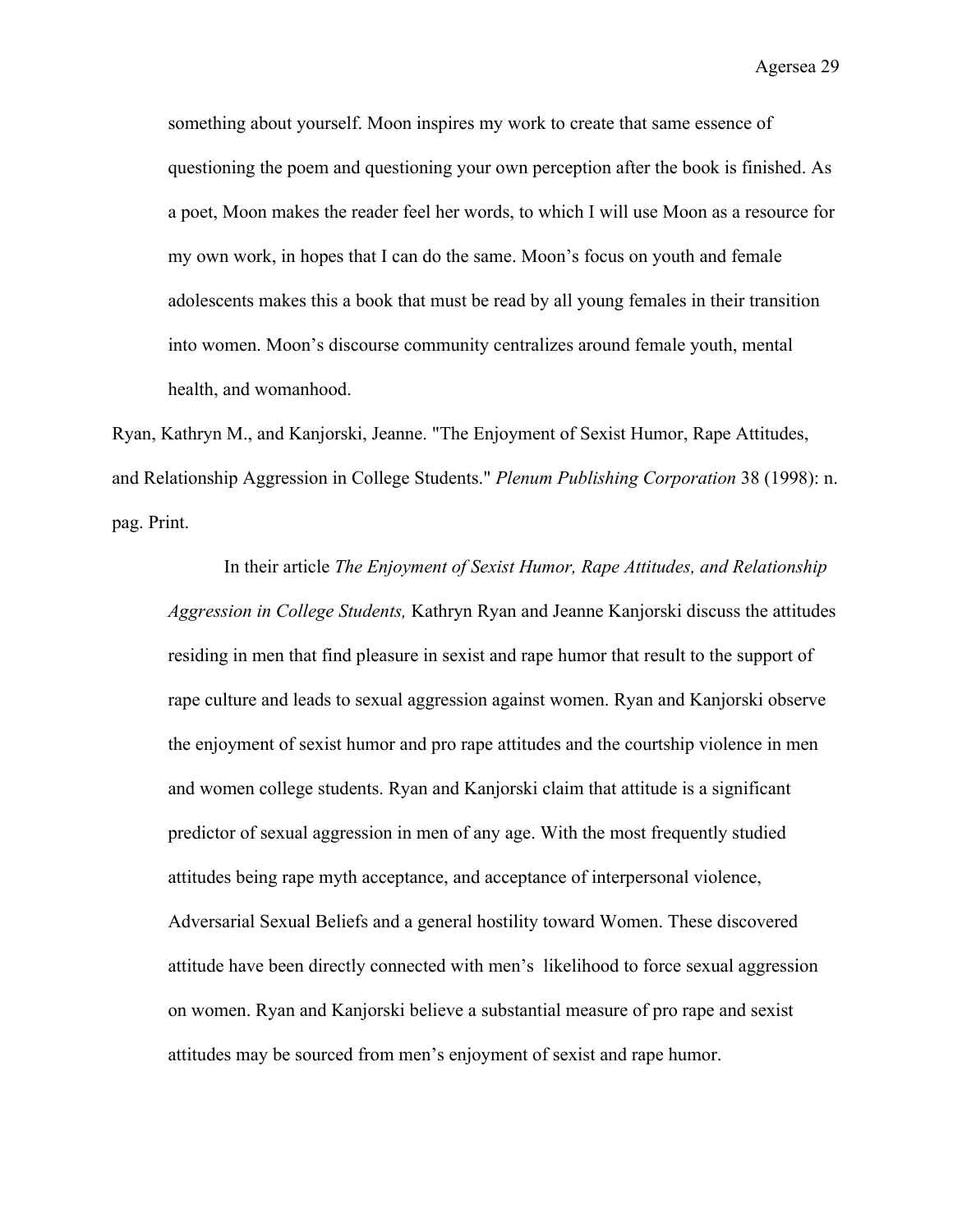Ryan and Kanjorski conducted a study that included 227 men and women to hear 10 sexist and rape jokes from the age of 18-19. Ryan and Kanjorski hypothesised that the men will rate sexist jokes as funnier, acceptable, and less offensive than women will; Also men will show a positive correlation between the enjoyment of sexist humor and rape myth acceptance and female violence. They were correct in their claims. Ryan and Kanjorski argue that an avenue for decreasing rape culture and sexual assault on college campuses is to increase the intolerance of sexist and rape humor, along with pro rape beliefs and female suppression. They believe that further research should be annually progressed to locate the enjoyment of rape humor and locate whether it increases its connection to sexual violence and rape culture in men. This article is one I find particularly interesting and is a concept people don't usually think about when they think about rape culture.

Rape humor and sexist jokes are something I have had to personally deal with in my recovery and not enough people are educated on the correlation between rape humor and rape culture. Rape jokes are something I will be talking about in my book and this article is a good resource as evidence for direct correlation between sexist humor and sexual aggression against women. Ryan and Kanjorski discourse community stands with rape culture, rape humor and rape attitude on college campuses. Ryan references scholars Leonard Berkowitz, Martha Burt, D. Byrne, Canter Brown, F.Scott Christopher, Sigmund Freud, Mary Koss, Neil Malamuth, Ellen Richlin and Murray straus as her main sources for this research.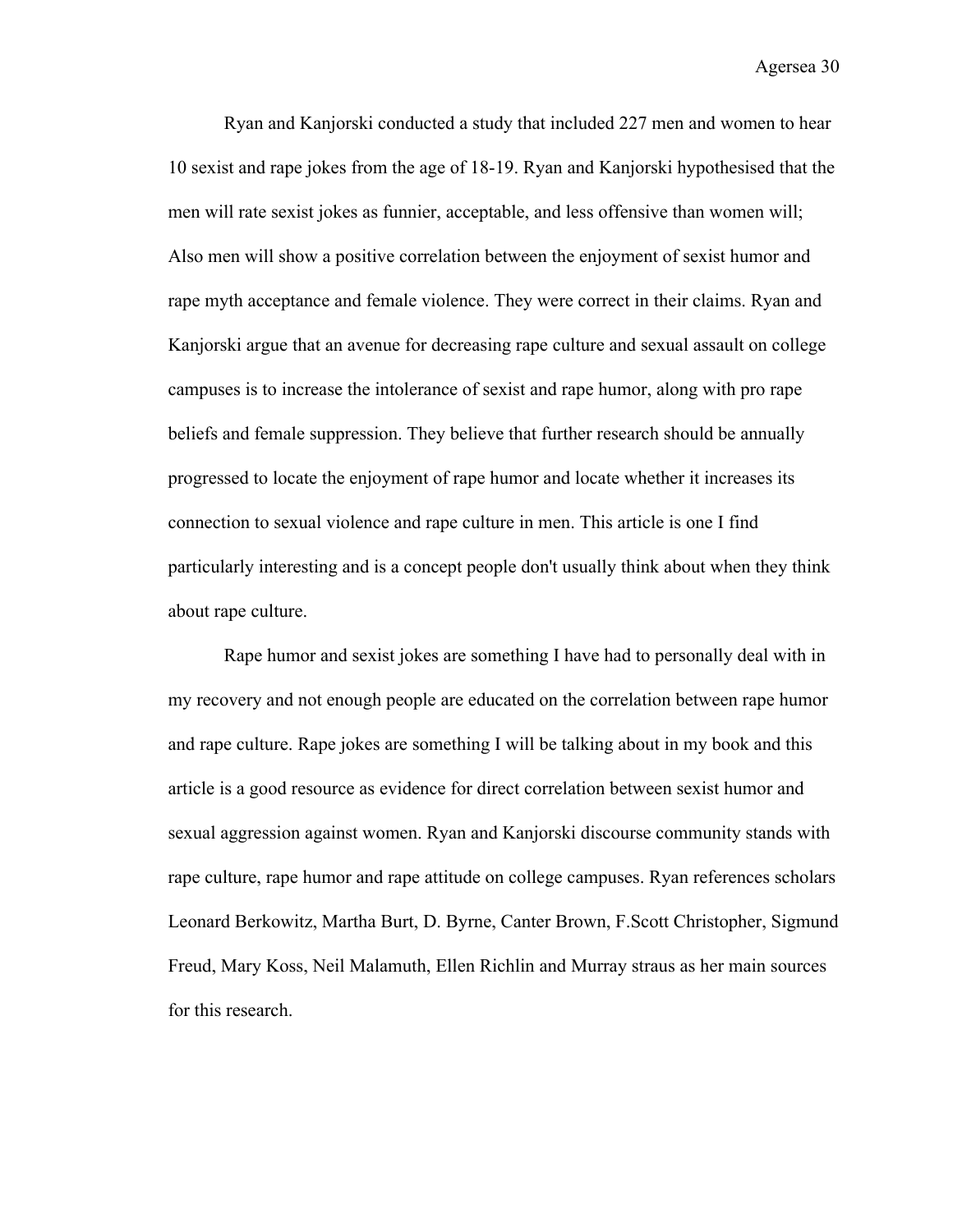Robinson, K. Y. *The Chaos of Longing*. Place of Publication Not Identified: K.Y. Robinson, 2016. Print.

*The Chaos of Longing,* by K.Y Robinson, is one of great pain and great desire. On my hunt for rape poetry books, this one has stood the most resembling to my own work. Robinson's writing style both conceptually and formally speak directly to my own and I like to compare my own poems side by side to those in this collection. With language that speaks to your soul, Robinson is as graceful as she is erotic. She creates a fluid image in the reader's mind with every different story and is able to bounce from topic to topic with ease and magnificent fluidity. This book is an excellent resource for myself to keep on hand at all times as an inspiration for my own work and for my hope to become a published author. Robinson is a poet I look up to and a nice reminder that to impact the reader, all you need to do is share with them your honesty, along with a commitment to yourself before anyone else. Robinson's discourse community is varietal, with a place held in feminism, sexuality, female suppression,eroticism, mental illness and womanhood.

Rogue, J.R. *Tell Me Where It Hurts*. Ed. Alicia Cook. N.p.: Rogue, 2016. Print.

The book, *Tell Me Where It Hurts,* by J.R Rogue, is a collection only to be experienced, not simply read. On my hunt for rape poetry, Rogue has offered the most raw, honest and irrevocably painful collections of them all. This book is a process in forgiveness of self hate, abuse, inner demons, desire and raw emotion. This collection is one I intend to use as a resource for my most personal pieces. *Tell me Where it Hurts* is a book I have the most undying love and respect for out of my reading list thus far. Rogue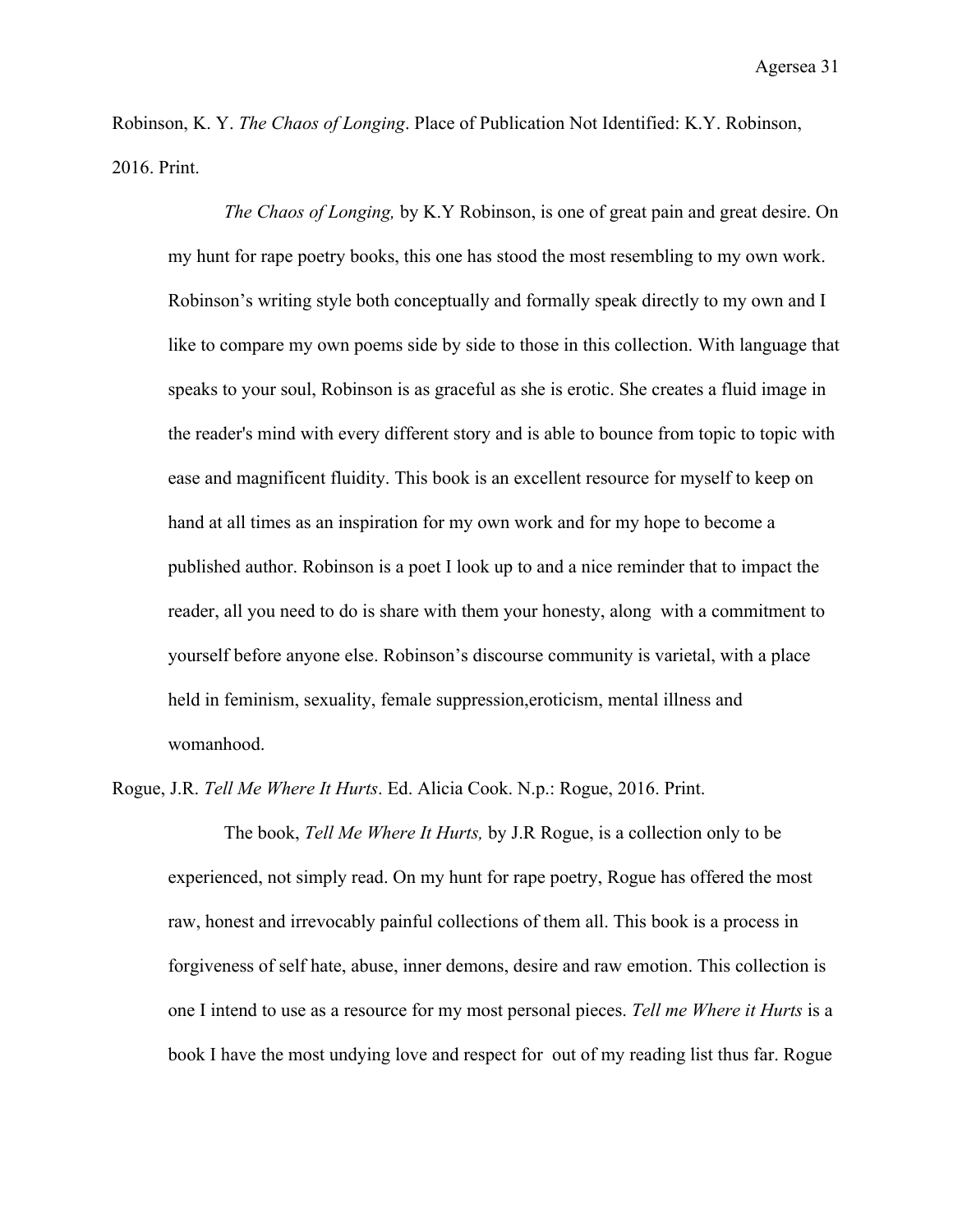has effectively portrayed the very means of self destruction, of spiritual suffering and a cry for help. I believe this collection holds the most facts about living everyday as a victim, surrounded by rape culture, in a world of female hatred and sex shame. This is a book I needed to read in my own recovery process and one which will assist me in presenting my own book to the public. This is a collection that has made me a stronger writer, poet and woman. Rogue's discourse community stands firmly in woman suppression, sexaul abuse and mental illness.

Walsh, Shannon. "Addressing Sexual Violence and Rape Culture: Issues and Interventions Targeting Boys and Men." *Empowering Women for Gender Equity* 29.3 (2015): n. pag. Print.

In her article *Addressing Sexual Violence and Rape Culture*, Shannon Walsh investigates the benefits of pro-feminist interventions on gender based violence with the approach of targeting men and young boys. Walsh claims that women based projects that address sexual violence is not enough to achieve the desired effect alone. Men and young boys need to be a part of the solution in the problem of supported suppression, silencing and retribution for women and girls in their surrounding cultural environment. Walsh uses examples from both South Africa and North America, observing the multiple approaches and initiatives taken by men and young boys. Walsh found herself looking more into the radical analysis of patriarchy within the work of the approaches and strategies. Walsh unpacks some of the problems and potentials while working with males as allies for targeting secual voilence and pro-feminism, while researching in what context and conditions interventions with men might be labeled as pro-feminist.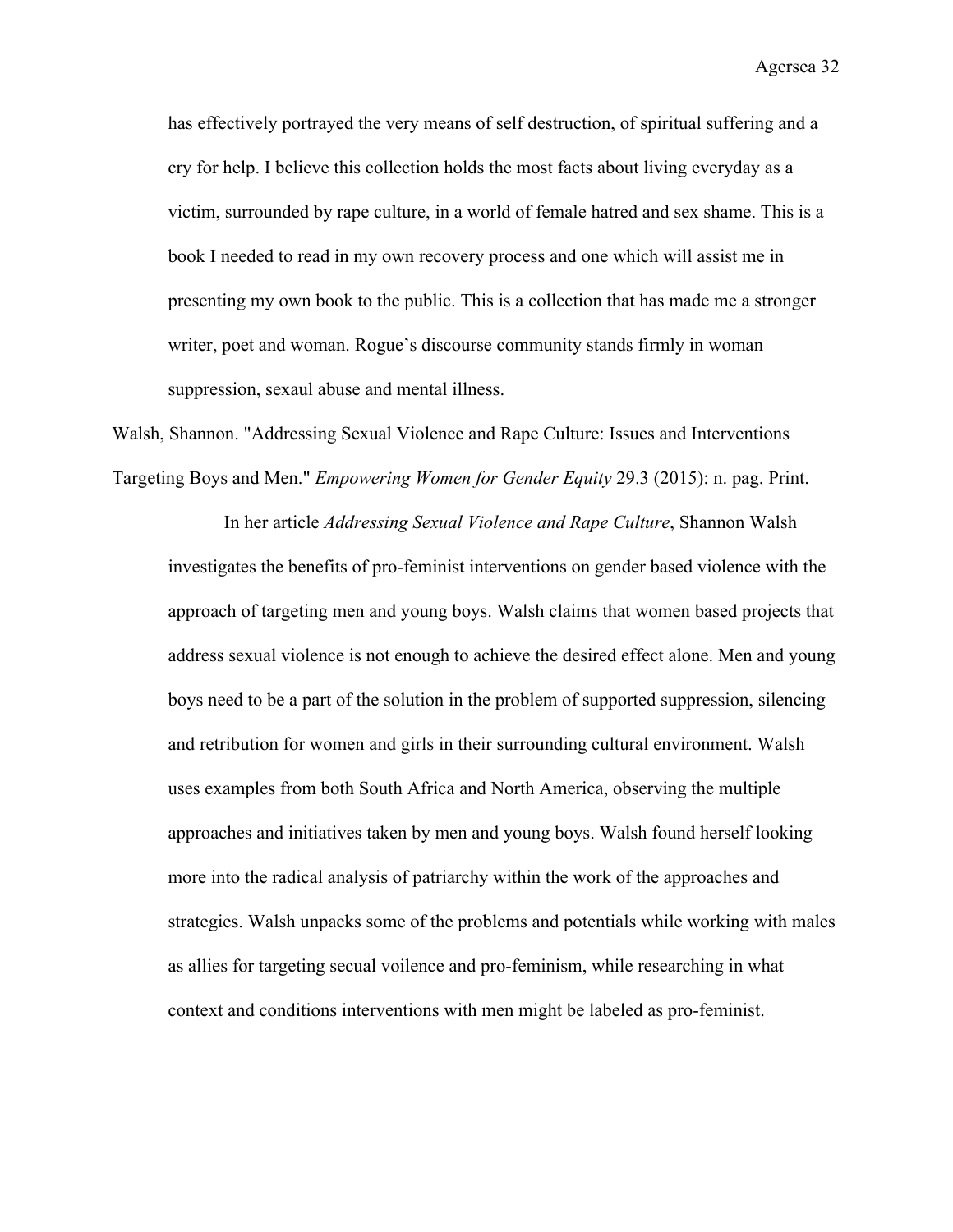Walsh argues that pro-feminist interventions with men and young boys that distinguish the structural elements of the patriarchy will positively affect and subvert cultures of violence and sexual aggression against women and young girls. This approach would centralize education on privilege, hegemonic masculinity, gender hierarchies, aggression and the meaning of rape culture. Walsh's article holds a significance for me and for my thesis project as a representative tool for the way we discuss and inform both male and females about rape culture and violent aggression against women and young girls. It is important to not just educate women about rape culture, we must not look to males as being unteachable or unwilling to take part in pro-feminist projects.

We are the strongest when we stand together and if men can join women as allies in the fight against sexual violence and rape, then we can create healthy and safe culture surrounding that empower woman and you girls for brighter and stronger futures. Walsh's discourse community stands with scholars centralized around rape culture education and pro feminist movements. Walsh references E. Anderson, Frederick Attenborough, Gary Barker, Michael Biernbaum, K.C Bojin, Michael Kaufman and Dean Peacock. Walsh also referenced organizations such as MenEngage-UNFPA, Men's centre, Philly Stands Up, White Ribbon Campaign and lastly The United Nations Fourth World Conference on Women.

Wise, Elisabeth. "Rape Culture in Society and the Media." *Womennc CSW 2013 Fellowship*(2012): 15. Web. 26 Apr. 2017.

In her article *Rape Culture in Society and the Media*, Elisabeth Wise argues that media literacy focused around rape culture should be implemented into all levels of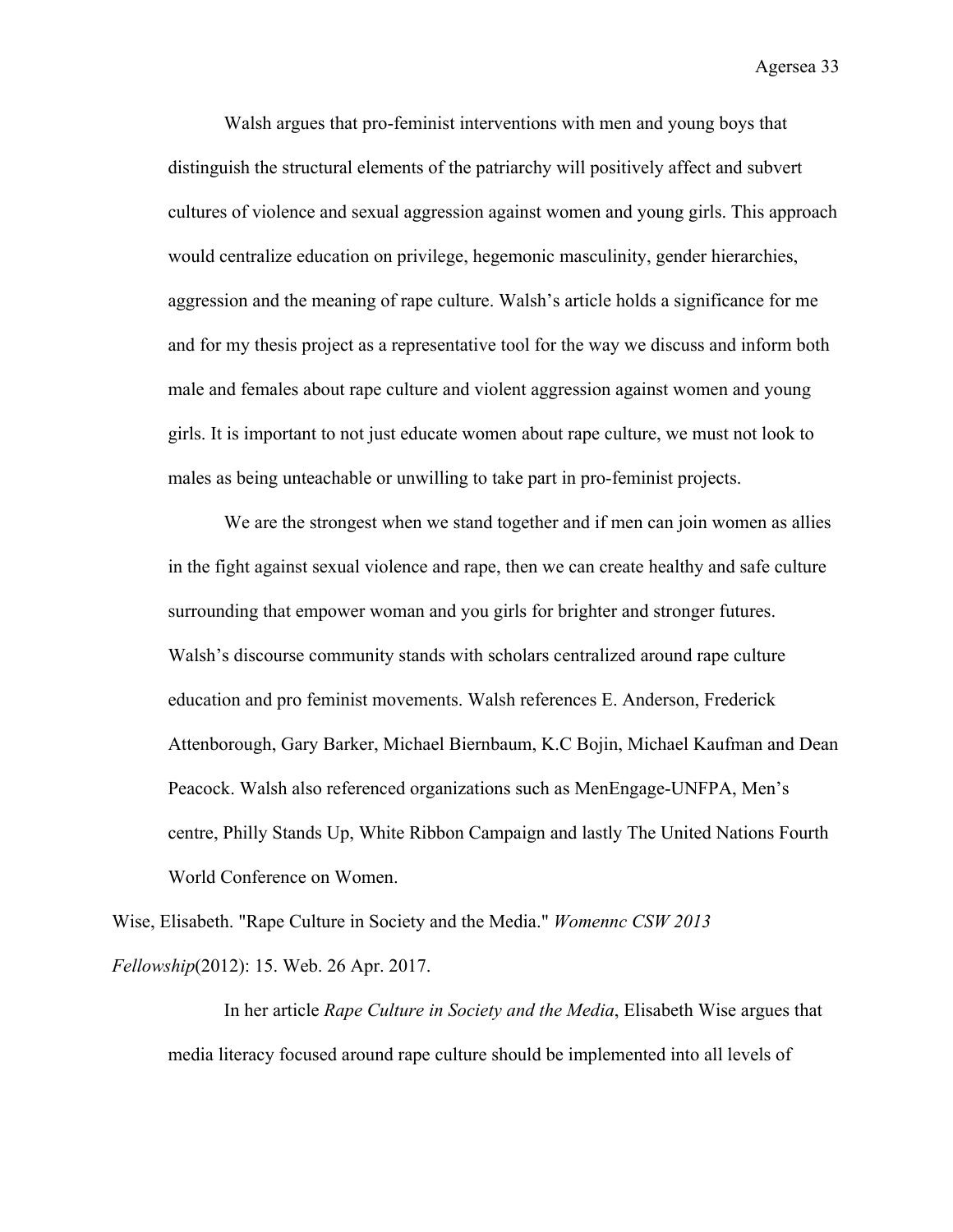public and private education as a strategic tool to teach young men and women how to think seriously and critically about media messages and influences of media images. Thus encourage young women to think about how becoming strong media producers, they can set better images of women and help defeat the myths of rape through bad media messages. Wise speaks individually about *Girls, Inc* and *Miss Representation* as being two successful online media programs that have already helped hundreds of girls and are examples of powerful tools to help generate more programs in the United States and around the globe.

This article holds importance to my thesis project by discussing rape culture in private and public educational institutions and the way rape is seen everyday in the media by young men and women. The youth need to learn about rape culture at an earlier age than high school because young women need to be informed about the resources available for them and learn about the ways of prevention and activism for a rape free society. It is crucial for young women to learn about how the media represents rape and what they can do to represent women in a positive, strong and confident way. The only way we can change the perspective of rape in schools and the media is through better communication strategies that both interest people and encourage the right direction for the safety of all young women everywhere.

The discourse community that Wise takes part in would be Rape Culture education for youth, sex education in school systems and women sexualization in the media. Wise refers to scholars such as Martha Burt, Katie Edwards, D.G Kilpatrick, Kathryn Ryan and Patricia Tjaden. Wise also used references from sources such as the